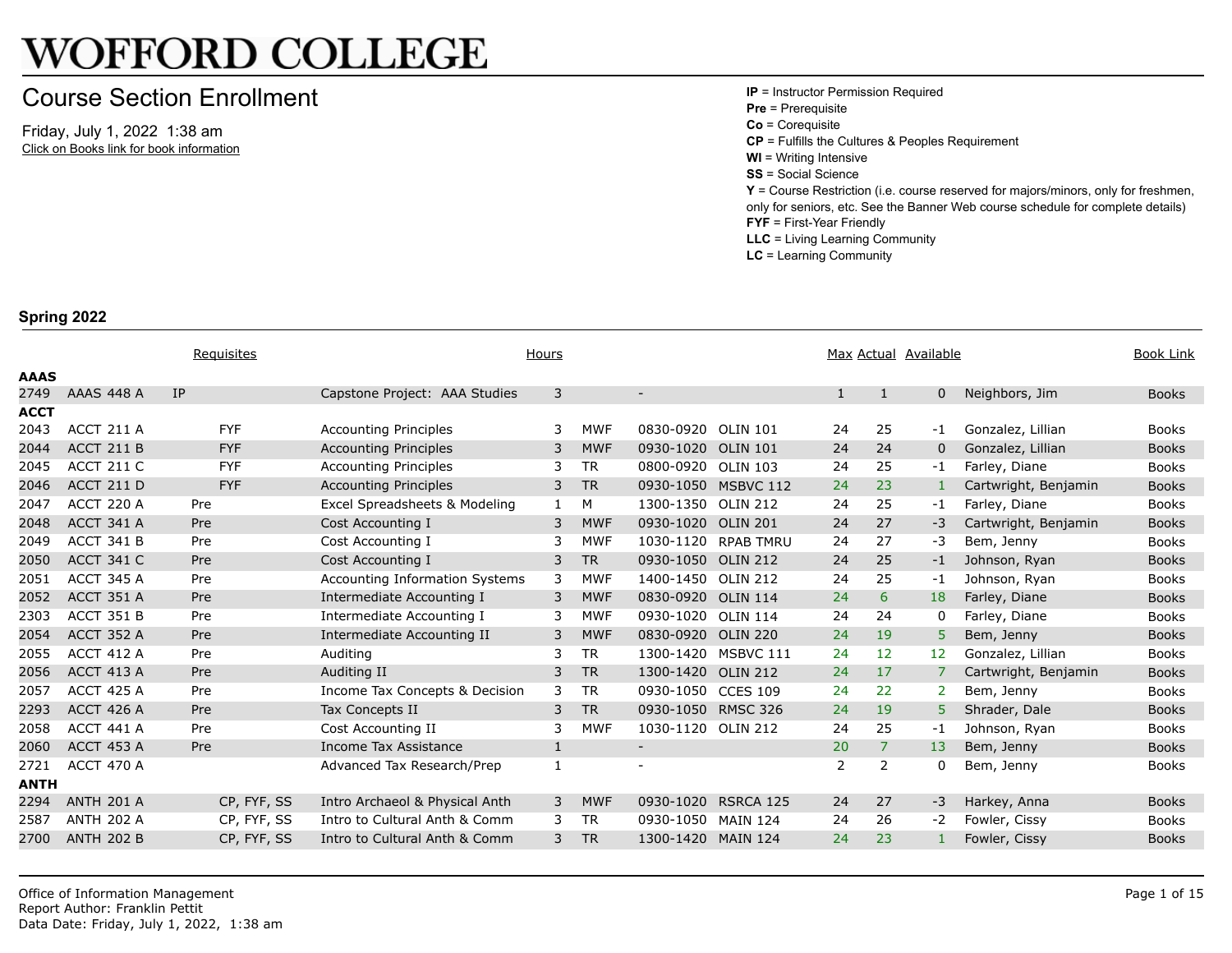| 2744        | <b>ANTH 202 C</b> | CP, FYF, SS                | Intro to Cultural Anth & Comm    | 3            | <b>TR</b>   | 0800-0920 JJRH 106       |                             | 24             | 23             | 1               |
|-------------|-------------------|----------------------------|----------------------------------|--------------|-------------|--------------------------|-----------------------------|----------------|----------------|-----------------|
| 2701        | <b>ANTH 225 A</b> | CP, FYF, SS                | Human Ecology                    | 3            | <b>MW</b>   | 1400-1520 MAIN 124       |                             | 24             | 24             | $\mathbf{0}$    |
| 2406        | <b>ANTH 300 A</b> | Pre CP, SS                 | Ethnography                      | 3            | <b>TR</b>   | 0800-0920                | <b>MAIN 126</b>             | 24             | 15             | 9               |
| 2534        | <b>ANTH 300 B</b> | Pre CP, SS                 | Ethnography                      | 3            | <b>TR</b>   | 0930-1050 MAIN 126       |                             | 24             | 17             | $\overline{7}$  |
| 2533        | <b>ANTH 405 A</b> | Pre                        | Sustainability, Community & Se   | 3            |             | $\blacksquare$           | <b>MAIN 126</b>             | 24             | 18             | 6               |
| <b>ARBC</b> |                   |                            |                                  |              |             |                          |                             |                |                |                 |
| 2002        | <b>ARBC 102 A</b> | Pre FYF                    | Beginning Active Arabic          | 5            |             |                          | MTWRF 0830-0920 MONTG MULTI | 10             | 5              | 5               |
| 2201        | <b>ARBC 202 A</b> | Pre CP, FYF                | Intermediate Active Arabic       | 4            | <b>MTWR</b> | 0930-1020 OLIN 205       |                             | 10             | $\overline{2}$ | 8               |
| 2202        | <b>ARBC 302 A</b> | Pre CP                     | <b>Advanced Arabic</b>           | 3            | <b>MWF</b>  |                          | 1300-1350 MONTG MULTI       | 10             | 3              | 7 <sup>1</sup>  |
| ARTH        |                   |                            |                                  |              |             |                          |                             |                |                |                 |
| 2061        | <b>ARTH 202 A</b> | <b>FYF</b>                 | History of Western Art II        | 3            | <b>MWF</b>  | 1030-1120                | RSRCA 112                   | 24             | 22             | $\overline{2}$  |
| 2062        | <b>ARTH 202 B</b> | <b>FYF</b>                 | History of Western Art II        | 3            | <b>MWF</b>  |                          | 1130-1220 RSRCA 112         | 24             | 20             | $\overline{4}$  |
| 2647        | <b>ARTH 220 A</b> | CP, FYF                    | Survey of Asian Art History      | 3            | <b>MWF</b>  | 0830-0920                | RSRCA 112                   | 24             | 23             | $\mathbf{1}$    |
| 2648        | <b>ARTH 241 A</b> | CP, FYF                    | African Art                      | 3            | <b>TR</b>   |                          | 0930-1050 RSRCA 112         | 24             | 23             | $\mathbf{1}$    |
| 2649        | <b>ARTH 241 B</b> | CP, FYF                    | African Art                      | 3            | <b>TR</b>   | 1300-1420                | RSRCA 112                   | 24             | 14             | 10 <sub>1</sub> |
| 2650        | <b>ARTH 301 A</b> |                            | Ancient & Classical Art          | 3            | <b>MW</b>   |                          | 1400-1520 RSRCA 126         | 15             | 11             | $\overline{4}$  |
| 2688        | <b>ARTH 305 A</b> |                            | 19th-Century Art                 | 3            | <b>TR</b>   |                          | 1300-1420 RSRCA 126         | 15             | 10             | 5               |
| 2066        | <b>ARTH 415 A</b> | Pre                        | <b>Empires &amp; Antiquities</b> | 3            | <b>TR</b>   |                          | 0930-1050 RSRCA 126         | 15             | $\overline{7}$ | 8               |
| 2067        | <b>ARTH 448 A</b> |                            | Y Senior Capstone in Art History | 3            |             | $\blacksquare$           |                             | 5              | $\overline{2}$ | 3               |
| 2506        | <b>ARTH 470 A</b> | IP                         | Internship, Johnson Collection   | 3            |             | $\overline{\phantom{a}}$ |                             | $\mathbf{1}$   | $1\,$          | $\overline{0}$  |
| ARTS        |                   |                            |                                  |              |             |                          |                             |                |                |                 |
| 2306        | <b>ARTS 250 A</b> | <b>FYF</b>                 | Design Strategies                | 3            | <b>TR</b>   |                          | 1300-1450 RSRCA 128         | 18             | 16             | 2 <sup>1</sup>  |
| 2304        | <b>ARTS 251 A</b> | <b>FYF</b>                 | Drawing                          | 3            | <b>TR</b>   |                          | 0900-1050 RSRCA 012A        | 18             | 18             | $\mathbf 0$     |
| 2483        | <b>ARTS 258 A</b> | <b>FYF</b>                 | New Media I                      | 3            | <b>TR</b>   |                          | 1300-1450 RSRCA 101A        | 18             | 17             | 1               |
| 2484        | <b>ARTS 258 B</b> | <b>FYF</b>                 | New Media I                      | 3            | <b>TR</b>   | 1600-1750                | RSRCA 101A                  | 18             | 17             | $\mathbf{1}$    |
| 2299        | <b>ARTS 260 A</b> | <b>FYF</b>                 | Sculpture I                      | 3            | <b>MW</b>   |                          | 0800-0950 RSRCA 006A        | 15             | 14             | 1               |
| 2471        | <b>ARTS 260 B</b> | <b>FYF</b>                 | Sculpture I                      | 3            | <b>MW</b>   | 1300-1450                | RSRCA 006A                  | 15             | 15             | $\mathbf 0$     |
| 2307        | <b>ARTS 261 A</b> | <b>FYF</b>                 | Ceramics I                       | 3            | <b>MW</b>   |                          | 1300-1450 RSRCA 010A        | 15             | 13             | $\overline{2}$  |
| 2675        | <b>ARTS 261 B</b> | <b>FYF</b>                 | Ceramics I                       | 3            | <b>MW</b>   | 1600-1750                | RSRCA 010A                  | 15             | 14             | $\mathbf{1}$    |
| 2477        | <b>ARTS 262 A</b> | <b>FYF</b>                 | 3D Digital Fabrication           | 3            | <b>TR</b>   |                          | 0900-1050 RSRCA 101A        | 15             | 14             | $\mathbf{1}$    |
| 2305        | <b>ARTS 356 A</b> | Pre                        | Printmaking                      | 3            | W           | 1500-1830                | RSRCA 128                   | 15             | 13             | $\overline{2}$  |
| 2676        | <b>ARTS 360 A</b> | Pre                        | Sculpture II                     | 3            | <b>MW</b>   | 1030-1220                | RSRCA 006A                  | 12             | 11             | 1               |
| 2452        | <b>ARTS 446 A</b> | $\ensuremath{\mathsf{IP}}$ | Portfolio Review                 | $1\,$        | ${\sf R}$   | 1600-1650                | <b>DUPD DUPS</b>            | 10             | 5              | 5 <sup>1</sup>  |
| 2311        | <b>ARTS 448 A</b> | IP                         | Y Senior Studio II               | 3            | T           |                          | 1600-1900 DUPD DUPS         | 10             | 9              | $\mathbf{1}$    |
| 2425        | <b>ARTS 470 A</b> | <b>IP</b>                  | Independent Study, Printmaking   | 3            | W           |                          | 1500-1830 RSRCA 128         | 3              | $\overline{4}$ | $-1$            |
| 2724        | <b>ARTS 470 B</b> | IP                         | Independent Study, Design        | 3            |             | $\overline{\phantom{a}}$ |                             | 3              | $\bf{0}$       | 3               |
| 2751        | <b>ARTS 470 C</b> | <b>IP</b>                  | Indpt Study-Mural Painting       | 3            |             | $\sim$                   |                             | $\overline{2}$ | $\overline{0}$ | 2 <sup>1</sup>  |
| <b>BIO</b>  |                   |                            |                                  |              |             |                          |                             |                |                |                 |
| 2449        | <b>BIO 103 A</b>  | <b>FYF</b>                 | Biology: Science in Context      | 3            | <b>TR</b>   | 1300-1420 RMSC 325       |                             | 24             | 24             | $\mathbf 0$     |
| 2624        | <b>BIO 103 B</b>  | <b>FYF</b>                 | Biology: Science in Context      | 3            | ${\sf TR}$  | 1430-1550 RMSC 325       |                             | 24             | 24             | $\mathbf 0$     |
| 2068        | <b>BIO 150 A</b>  | <b>FYF</b>                 | <b>Biological Inquiry</b>        | 4            | <b>TR</b>   | 0930-1050 RMSC 205       |                             | 24             | 23             | 1               |
| 2069        | <b>BIO 150 AL</b> | <b>FYF</b>                 | Biological Inquiry Lab           | $\mathbf{0}$ | ${\sf M}$   | 1400-1700 RMSC 205       |                             | 24             | 23             | $\,1\,$         |
| 2070        | <b>BIO 150 B</b>  | <b>FYF</b>                 | <b>Biological Inquiry</b>        | 4            | <b>TR</b>   | 1300-1420 RMSC 205       |                             | 24             | 26             | $-2$            |
|             |                   |                            |                                  |              |             |                          |                             |                |                |                 |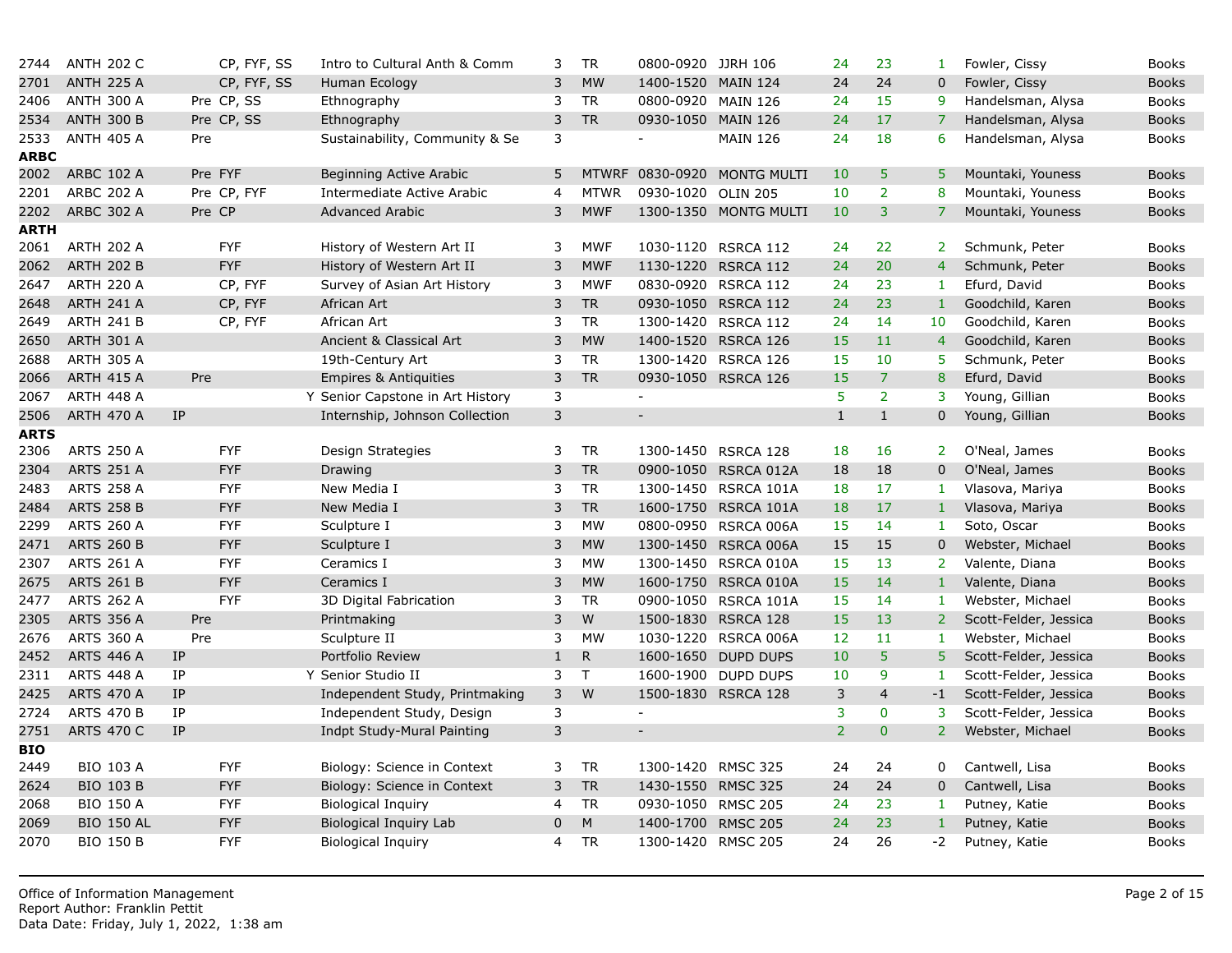| 2071 | <b>BIO 150 BL</b>  |           | <b>FYF</b> | Biological Inquiry Lab                  | $\mathbf{0}$   | W            | 1400-1700 RMSC 205 |                 | 24             | 26               | $-2$            |
|------|--------------------|-----------|------------|-----------------------------------------|----------------|--------------|--------------------|-----------------|----------------|------------------|-----------------|
| 2072 | <b>BIO 150 C</b>   |           | <b>FYF</b> | <b>Biological Inquiry</b>               | 4              | <b>MWF</b>   | 1300-1350 RMSC 205 |                 | 24             | 25               | $-1$            |
| 2073 | <b>BIO 150 CL</b>  |           | <b>FYF</b> | <b>Biological Inquiry Lab</b>           | $\mathbf{0}$   | $\mathsf{R}$ | 1430-1730 RMSC 205 |                 | 24             | 25               | $-1$            |
| 2074 | <b>BIO 212 A</b>   | Pre       |            | <b>Genetics &amp; Molecular Biology</b> | 4              | <b>MWF</b>   | 0930-1020 RMSC 328 |                 | 22             | 24               | $-2$            |
| 2625 | <b>BIO 212 AB1</b> | Pre       |            | Genetics & Molecular Bio Lab            | $\mathbf 0$    | W            | 1400-1700          | <b>RMSC 108</b> | 22             | 24               | $-2$            |
| 2626 | <b>BIO 212 AB2</b> | Pre       |            | Genetics & Molecular Bio Lab            | 0              | $\mathsf{R}$ | 1430-1730 RMSC 108 |                 | 22             | 24               | $-2$            |
| 2075 | <b>BIO 212 B</b>   | Pre       |            | Genetics & Molecular Biology            | $\overline{4}$ | <b>MWF</b>   | 1130-1220          | <b>RMSC 328</b> | 22             | 24               | $-2$            |
| 2374 | <b>BIO 212 C</b>   | Pre       |            | Genetics & Molecular Biology            | 4              | <b>MWF</b>   | 1030-1120 RMSC 122 |                 | 32             | 35               | $-3$            |
| 2627 | <b>BIO 212 CL1</b> | Pre       |            | Genetics & Molecular Bio Lab            | $\pmb{0}$      | M            | 1400-1700          | <b>RMSC 108</b> | 16             | 17               | $-1$            |
| 2628 | <b>BIO 212 CL2</b> | Pre       |            | Genetics & Molecular Bio Lab            | 0              | $\mathsf{T}$ | 1430-1730 RMSC 108 |                 | 16             | 18               | $-2$            |
| 2076 | <b>BIO 214 A</b>   | Pre       |            | Cellular Biology                        | $\overline{4}$ | <b>MWF</b>   | 0930-1020 RMSC 121 |                 | 24             | 26               | $-2$            |
| 2077 | <b>BIO 214 B</b>   | Pre       |            | Cellular Biology                        | $\overline{4}$ | <b>MWF</b>   | 1030-1120 RMSC 326 |                 | 24             | 26               | $-2$            |
| 2078 | <b>BIO 214 C</b>   | Pre       |            | Cellular Biology                        | $\overline{4}$ | <b>MWF</b>   | 1130-1220          | <b>RMSC 326</b> | 24             | 25               | $-1$            |
| 2080 | <b>BIO 214 L1</b>  | Pre       |            | Cellular Biology Lab                    | 0              | T            | 1430-1730          | <b>RMSC 103</b> | 24             | 25               | $-1$            |
| 2081 | <b>BIO 214 L2</b>  | Pre       |            | Cellular Biology Lab                    | $\mathbf 0$    | W            | 1400-1700 RMSC 103 |                 | 24             | 26               | $-2$            |
| 2082 | <b>BIO 214 L3</b>  | Pre       |            | Cellular Biology Lab                    | 0              | $\mathsf{R}$ | 1430-1730 RMSC 103 |                 | 24             | 26               | $-2$            |
| 2756 | <b>BIO 250 A</b>   | <b>IP</b> |            | Intro to Avian Bio Research             | $\overline{2}$ |              | $\equiv$           |                 | $\mathbf{1}$   | $\,1\,$          | $\overline{0}$  |
| 2759 | <b>BIO 250 B</b>   | <b>IP</b> |            | Introduction to Research                | $\mathbf 0$    |              | $\blacksquare$     |                 | $\overline{2}$ | $\overline{2}$   | 0               |
| 2629 | <b>BIO 303 A</b>   |           |            | Y Introduction to Public Health         | 3              | <b>MWF</b>   | 1300-1350          | <b>RMSC 330</b> | 24             | 23               | $\mathbf{1}$    |
| 2630 | <b>BIO 311 A</b>   | Pre       |            | Seminar in Genetics, Genomics           | 3              | <b>TR</b>    | 0800-0920 RMSC 121 |                 | 18             | 11               | $\overline{7}$  |
| 2631 | <b>BIO 323 A</b>   | Pre       |            | Biology of the Vertebrates              | $\overline{4}$ | <b>MWF</b>   | 0930-1020          | <b>RMSC 207</b> | 18             | 20               | $-2$            |
| 2632 | <b>BIO 323 AL</b>  | Pre       |            | Biology of the Vertebrates Lab          | 0              | T            | 1430-1730 RMSC 207 |                 | 18             | 20               | $-2$            |
| 2379 | <b>BIO 333 A</b>   | Pre       |            | Nutrition                               | 3              | <b>MWF</b>   | 1130-1220          | <b>RMSC 122</b> | 24             | 26               | $-2$            |
| 2085 | <b>BIO 342 A</b>   | Pre       |            | Human Physiology                        | 4              | <b>MWF</b>   | 0930-1020          | <b>RMSC 122</b> | 32             | 32               | $\mathbf 0$     |
| 2633 | <b>BIO 342 AL1</b> | Pre       |            | Human Physiology Lab                    | $\mathbf 0$    | $\top$       | 1430-1730          | <b>RMSC 206</b> | 16             | 16               | $\mathbf 0$     |
| 2634 | <b>BIO 342 AL2</b> | Pre       |            | Human PhysiologyLab                     | 0              | $\mathsf{R}$ | 1430-1730 RMSC 206 |                 | 16             | 16               | 0               |
| 2380 | <b>BIO 342 B</b>   | Pre       |            | Human Physiology                        | $\overline{4}$ | <b>MWF</b>   | 1030-1120          | <b>RMSC 206</b> | 18             | 18               | $\mathbf 0$     |
| 2381 | <b>BIO 342 BL</b>  | Pre       |            | Human Physiology Lab                    | 0              | M            | 1400-1700 RMSC 206 |                 | 18             | 18               | 0               |
| 2087 | <b>BIO 385 A</b>   | Pre       |            | Marine Biology                          | 3              | <b>MWF</b>   | 0830-0920 RMSC 325 |                 | 20             | 20               | $\mathbf 0$     |
| 2088 | <b>BIO 386 A</b>   | Pre       |            | Freshwater Biology                      | 4              | <b>MWF</b>   | 1030-1120 RMSC 204 |                 | 18             | 17               | $\mathbf{1}$    |
| 2089 | <b>BIO 386 AL</b>  | Pre       |            | Freshwater Biology Lab                  | $\mathbf 0$    | W            | 1400-1700 RMSC 204 |                 | 18             | 17               | $\mathbf{1}$    |
| 2382 | <b>BIO 400 A</b>   | Pre       |            | Evolution/Integrative Biology           | $\overline{4}$ | <b>MWF</b>   | 1300-1350          | <b>RMSC 326</b> | 23             | 23               | 0               |
| 2635 | <b>BIO 400 AL1</b> | Pre       |            | Evolution/Integrative Bio Lab           | $\mathbf 0$    | $\mathsf T$  | 1300-1420 RMSC 121 |                 | 12             | 12               | 0               |
| 2636 | <b>BIO 400 AL2</b> | Pre       |            | Evolution/Integrative Bio Lab           | 0              | $\mathsf{T}$ | 1500-1620          | <b>RMSC 121</b> | 11             | 11               | $\mathbf 0$     |
| 2637 | <b>BIO 400 B</b>   | Pre       |            | Evolution/Integrative Biology           | $\overline{4}$ | <b>MWF</b>   | 0930-1020          | <b>RMSC 205</b> | 24             | 25               | $-1$            |
| 2638 | <b>BIO 400 BC1</b> | Pre       |            | Evolution/Integrative Bio Lab           | 0              | W            | 1300-1420 RMSC 121 |                 | 12             | 12               | 0               |
| 2639 | <b>BIO 400 BC2</b> | Pre       |            | Evolution/Integrative Bio Lab           | $\mathbf 0$    | W            | 1500-1620          | <b>RMSC 121</b> | 12             | 13               | $-1$            |
| 2640 | <b>BIO 400 BC3</b> | Pre       |            | Evolution/Integrative Bio Lab           | 0              | $\mathsf{R}$ | 1300-1420 RMSC 121 |                 | 12             | 10               | 2 <sup>7</sup>  |
| 2641 | <b>BIO 400 BC4</b> | Pre       |            | Evolution/Integrative Bio Lab           | $\mathbf 0$    | $\mathsf{R}$ | 1500-1620          | <b>RMSC 121</b> | 12             | 14               | $-2$            |
| 2642 | <b>BIO 400 C</b>   | Pre       |            | Evolution/Integrative Biology           | 4              | <b>MWF</b>   | 1030-1120 RMSC 205 |                 | 24             | 24               | $\mathbf 0$     |
| 2643 | <b>BIO 423 A</b>   | Pre       |            | Immunology                              | 3              | <b>MWF</b>   | 1030-1120          | <b>RMSC 328</b> | 24             | $\boldsymbol{8}$ | 16              |
| 2090 | <b>BIO 433 A</b>   | Pre       |            | Cellular Biochemistry                   | 3              | <b>MWF</b>   | 0830-0920          | <b>RMSC 122</b> | 24             | 29               | $-5$            |
| 2748 | <b>BIO 433 B</b>   | IP Pre    |            | <b>Cellular Biochemistry</b>            | 3              | <b>TR</b>    | 0800-0920 RMSC 328 |                 | 24             | 14               | 10 <sup>°</sup> |
|      |                    |           |            |                                         |                |              |                    |                 |                |                  |                 |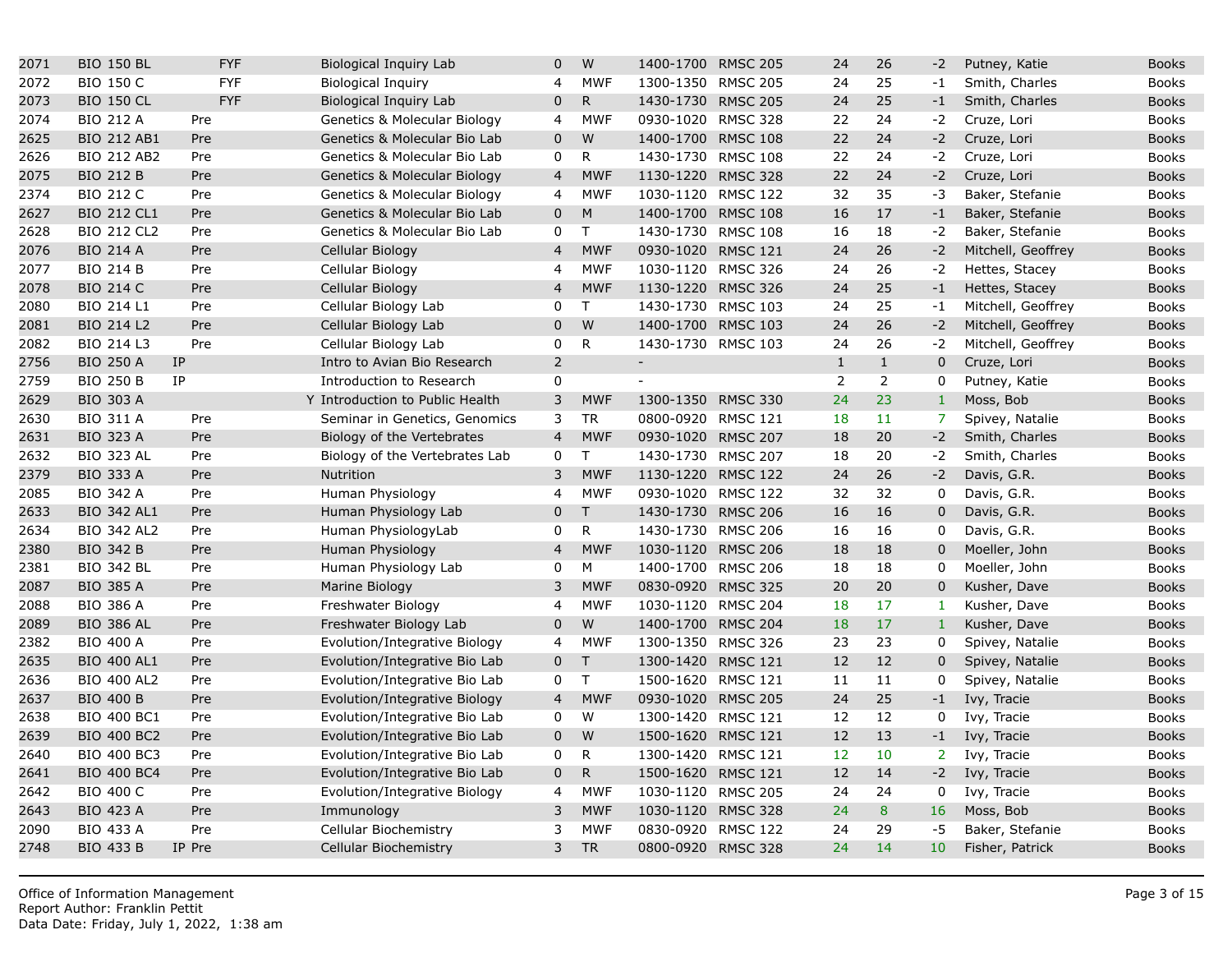| 2092        | <b>BIO 440 A</b>    | Pre        | Comparative & Human Anatomy    | 4              | <b>TR</b>    | 1300-1420 RMSC 328       |                 | 18              | 19             | $-1$           |
|-------------|---------------------|------------|--------------------------------|----------------|--------------|--------------------------|-----------------|-----------------|----------------|----------------|
| 2093        | <b>BIO 440 AL</b>   | Pre        | Comparative & Human Antmy Lab  | $\mathbf 0$    | $\mathsf{T}$ | 1430-1730 RMSC 212       |                 | 18              | 19             | $-1$           |
| 2091        | <b>BIO 440 B</b>    | Pre        | Comparative & Human Anatomy    | 4              | М            | 1800-2100 RMSC 328       |                 | 18              | 14             | $\overline{4}$ |
| 2094        | <b>BIO 440 BL</b>   | Pre        | Comparative & Human Antmy Lab  | $\mathbf 0$    | W            | 1800-2100 RMSC 212       |                 | 18              | 14             | $\overline{4}$ |
| 2644        | <b>BIO 445 A</b>    | Pre        | Neurobiology                   | 3              | <b>TR</b>    | 1300-1420 RMSC 330       |                 | 12              | 14             | $-2$           |
| 2645        | <b>BIO 446 A</b>    | Pre        | Neurobiology                   | $\overline{4}$ | <b>TR</b>    | 1300-1420 RMSC 330       |                 | 12 <sup>2</sup> | 10             | 2 <sup>1</sup> |
| 2646        | <b>BIO 446 AL</b>   | Pre        | Neurobiology Lab               | $\Omega$       | W            | 1400-1700 RMSC 101       |                 | 12              | 10             | 2 <sup>1</sup> |
| 2730        | <b>BIO 450 A</b>    | IP Pre     | Advanced Coral Symbiosis Rsrch | $\overline{4}$ |              | $\overline{\phantom{0}}$ | <b>RMSC 103</b> | $\overline{4}$  | $\overline{4}$ | $\mathbf 0$    |
| 2095        | <b>BIO 497 A</b>    |            | Y Case Studies Environ. Issues | 3              | <b>TR</b>    | 0930-1050 RMSC 121       |                 | 15              | 15             | $\mathbf 0$    |
| <b>BUS</b>  |                     |            |                                |                |              |                          |                 |                 |                |                |
| 2575        | <b>BUS 210 A</b>    |            | Y Personal Finance             | 3              | <b>TR</b>    | 0930-1050 OLIN 213       |                 | 24              | 21             | 3 <sup>1</sup> |
| 2097        | <b>BUS 331 A</b>    |            | Y Management                   | 3              | <b>MWF</b>   | 1030-1120 OLIN 114       |                 | 24              | 24             | $\mathbf 0$    |
| 2098        | <b>BUS 331 B</b>    |            | Y Management                   | 3              | <b>MWF</b>   | 1130-1220 OLIN 114       |                 | 24              | 24             | $\mathbf 0$    |
| 2099        | <b>BUS 338 A</b>    |            | Y Marketing                    | 3              | <b>TR</b>    | 0930-1050 OLIN 114       |                 | 24              | 24             | 0              |
| 2100        | <b>BUS 338 B</b>    |            | Y Marketing                    | 3              | ${\sf TR}$   | 1430-1550 OLIN 114       |                 | 24              | 23             | $1\,$          |
| 2101        | <b>BUS 340 A</b>    |            | Y Marketing Research           | 3              | <b>MWF</b>   | 1130-1220 OLIN 101       |                 | 24              | 32             | $-8$           |
| 2607        | <b>BUS 347 A</b>    | Pre        | Entrepreneurship & Sm Business | 3              | <b>TR</b>    | 0930-1050 OLIN 101       |                 | 24              | 18             | $\overline{6}$ |
| 2608        | <b>BUS 347 B</b>    | Pre        | Entrepreneurship & Sm Business | 3              | <b>TR</b>    | 1300-1420 OLIN 101       |                 | 24              | 18             | 6              |
| 2574        | <b>BUS 360 A</b>    | Pre        | <b>Strategic Management</b>    | 3              | <b>TR</b>    | 1300-1420 OLIN 213       |                 | 24              | 20             | $\overline{4}$ |
| <b>CHEM</b> |                     |            |                                |                |              |                          |                 |                 |                |                |
| 2655        | <b>CHEM 103 A</b>   | <b>FYF</b> | Chemistry: Science in Context  | 3              | TR           | 0930-1050 RMSC 325       |                 | 24              | 21             | 3 <sup>1</sup> |
| 2213        | <b>CHEM 104 A</b>   | <b>FYF</b> | Chemistry: Concepts & Methods  | $\overline{4}$ | <b>MWF</b>   | 1300-1350 RMSC 122       |                 | 24              | 13             | 11             |
| 2214        | CHEM 104 AL         | <b>FYF</b> | Chemistry: Concepts & Mthd Lab | $\mathbf 0$    | ${\sf R}$    | 1430-1730 RMSC 328       |                 | 24              | 13             | 11             |
| 2215        | <b>CHEM 123 A</b>   | <b>FYF</b> | <b>General Chemistry</b>       | $\overline{4}$ | <b>TR</b>    | 1300-1420 RMSC 326       |                 | 24              | 24             | $\overline{0}$ |
| 2216        | CHEM 123 AL         | <b>FYF</b> | General Chemistry Lab          | 0              | М            | 1400-1700 RMSC 328       |                 | 24              | 24             | 0              |
| 2275        | CHEM 123 B          | <b>FYF</b> | <b>General Chemistry</b>       | $\overline{4}$ | <b>MWF</b>   | 0830-0920                | <b>RMSC 326</b> | 24              | 22             | 2 <sup>1</sup> |
| 2217        | CHEM 123 BL         | <b>FYF</b> | General Chemistry Lab          | 0              | $\mathsf{T}$ | 1430-1730 RMSC 328       |                 | 24              | 22             | $2^{\circ}$    |
| 2325        | <b>CHEM 123 C</b>   | <b>FYF</b> | <b>General Chemistry</b>       | $\overline{4}$ | <b>MWF</b>   | 0930-1020 RMSC 326       |                 | 24              | 24             | $\overline{0}$ |
| 2326        | CHEM 123 CL         | <b>FYF</b> | General Chemistry Lab          | 0              | W            | 1400-1700 RMSC 328       |                 | 24              | 24             | 0              |
| 2218        | CHEM 124 A          | Pre FYF    | <b>General Chemistry</b>       | $\overline{4}$ | <b>MWF</b>   | 1030-1120 RMSC 330       |                 | 24              | 16             | $\bf{8}$       |
| 2219        | CHEM 124 AL         | Pre FYF    | General Chemistry Lab          | 0              | W            | 1400-1700 RMSC 326       |                 | 24              | 15             | 9              |
| 2315        | <b>CHEM 124 B</b>   | Pre FYF    | <b>General Chemistry</b>       | $\overline{4}$ | <b>MWF</b>   | 0930-1020 RMSC 330       |                 | 24              | 15             | 9 <sup>°</sup> |
| 2223        | CHEM 124 BL         | Pre FYF    | General Chemistry Lab          | 0              | T.           | 1430-1730 RMSC 326       |                 | 24              | 16             | 8              |
| 2222        | <b>CHEM 124 C</b>   | Pre FYF    | <b>General Chemistry</b>       | $\overline{4}$ | <b>MWF</b>   | 0930-1020 RMSC 325       |                 | 24              | 19             | 5 <sup>1</sup> |
| 2224        | CHEM 124 CL         | Pre FYF    | General Chemistry Lab          | 0              | R            | 1430-1730 RMSC 326       |                 | 24              | 19             | $\overline{5}$ |
| 2220        | CHEM 124 D          | Pre FYF    | <b>General Chemistry</b>       | $\overline{a}$ | <b>TR</b>    | 0930-1050 RMSC 328       |                 | 24              | 21             | 3              |
| 2221        | CHEM 124 DL         | Pre FYF    | General Chemistry Lab          | 0              | M            | 1400-1700 RMSC 325       |                 | 24              | 21             | $\overline{3}$ |
| 2225        | <b>CHEM 204 A</b>   | Pre        | Organic Chemistry II           | 3              | <b>MWF</b>   | 0830-0920 RMSC 330       |                 | 24              | 17             | $\overline{7}$ |
| 2226        | <b>CHEM 204 AB1</b> | Pre        | Organic Chemistry II Lab       | 1              | M            | 1400-1700 RMSC 330       |                 | 24              | 17             | $\overline{7}$ |
| 2229        | CHEM 204 AB2        | Pre        | Organic Chemistry II Lab       | $\mathbf{1}$   | T            | 1430-1730 RMSC 330       |                 | 24              | 22             | $\overline{2}$ |
| 2228        | CHEM 204 B          | Pre        | Organic Chemistry II           | 3              | <b>MWF</b>   | 1130-1220                | <b>RMSC 330</b> | 24              | 22             | 2 <sup>7</sup> |
| 2458        | <b>CHEM 204 C</b>   | Pre        | Organic Chemistry II           | 3              | <b>TR</b>    | 0930-1050 RMSC 330       |                 | 24              | 6              | 18             |
| 2459        | CHEM 204 CL         | Pre        | Organic Chemistry II Lab       | $\mathbf{1}$   | W            | 1400-1700 RMSC 330       |                 | 24              | 5              | 19             |
|             |                     |            |                                |                |              |                          |                 |                 |                |                |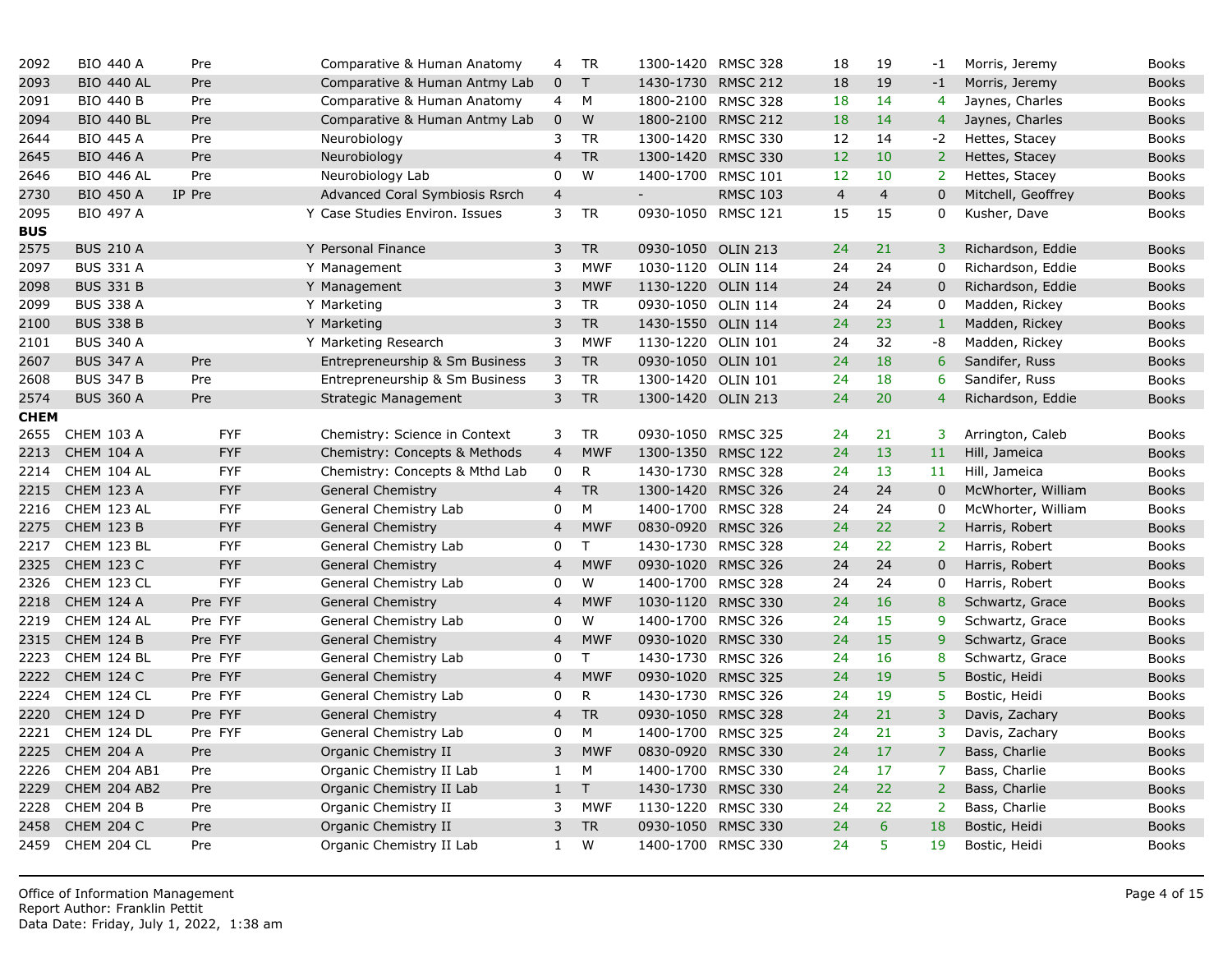| 2227        | CHEM 204 HSI      |           | Pre        | Organic Chem II Help Session   | $\mathbf{1}$   | F            | 1400-1700                | <b>RMSC 330</b>     | 24             | $\mathbf{0}$    | 24              |
|-------------|-------------------|-----------|------------|--------------------------------|----------------|--------------|--------------------------|---------------------|----------------|-----------------|-----------------|
| 2230        | CHEM 214 A        |           | Pre        | Intro Analytical Chemistry     | 3              | <b>MWF</b>   | 1300-1350                | <b>RMSC 325</b>     | 24             | 11              | 13              |
| 2231        | CHEM 214 AL       |           | Pre        | Intro Analytical Chemistry Lab | $\mathbf{1}$   | W            | 1400-1700                | <b>RMSC 325</b>     | 24             | 11              | 13              |
| 2318        | <b>CHEM 250 A</b> | IP Pre    |            | Introduction to Research       | $\mathbf{1}$   |              | $\blacksquare$           | <b>RMSC</b>         | 4              | $\mathbf{1}$    | 3               |
| 2656        | <b>CHEM 250 B</b> | IP Pre    |            | Introduction to Research       | $\mathbf 1$    |              | $\overline{\phantom{0}}$ | <b>RMSC</b>         | $\overline{4}$ | $\overline{2}$  | 2 <sup>1</sup>  |
| 2754        | <b>CHEM 250 C</b> | IP Pre    |            | Introduction to Research       | $\mathbf{1}$   |              |                          |                     | $\mathbf{1}$   | $\mathbf{1}$    | $\mathbf 0$     |
| 2232        | <b>CHEM 308 A</b> |           | Pre        | Biotechnology                  | 3              | <b>TR</b>    | 0930-1050 RMSC 307       |                     | 24             | $\overline{7}$  | 17              |
| 2233        | CHEM 308 AL       |           | Pre        | Biotechnology Lab              | $\mathbf{1}$   | R            | 1430-1730 RMSC 307       |                     | 24             | $\overline{7}$  | 17              |
| 2234        | <b>CHEM 314 A</b> |           | Pre        | Physical Chemistry II          | 3              | <b>MWF</b>   | 1030-1120 RMSC 325       |                     | 24             | 5               | 19              |
| 2235        | CHEM 314 AL       |           | Pre        | Physical Chemistry II Lab      | $\mathbf{1}$   | $\mathsf{T}$ | 1430-1730 RMSC 225       |                     | 24             | 6               | 18              |
| 2236        | <b>CHEM 360 A</b> |           | Pre        | Chemical Information & Seminar | $1\,$          | F            | 1400-1450 RMSC 122       |                     | 12             | 3               | $\overline{9}$  |
| 2654        | <b>CHEM 409 A</b> |           | Pre        | <b>Advanced Biochemistry</b>   | 2              | <b>TR</b>    | 0830-0920                | <b>RMSC 307</b>     | 24             | $\mathbf{1}$    | 23              |
| 2653        | <b>CHEM 421 A</b> |           | Pre        | Reactions & Synthesis          | 3              | <b>MWF</b>   | 1130-1220 RMSC 325       |                     | 12             | 5               | $\overline{7}$  |
| 2530        | CHEM 450 A        | <b>IP</b> |            | Senior Research                | $\mathbf{1}$   |              | $\overline{\phantom{0}}$ | <b>RMSC</b>         | 5              | $\mathbf{1}$    | $\overline{4}$  |
| 2755        | <b>CHEM 450 B</b> | <b>IP</b> |            | Senior Research                | $\mathbf{1}$   |              | $\overline{\phantom{0}}$ |                     | $\mathbf{1}$   | $\mathbf{1}$    | $\overline{0}$  |
| <b>CHIN</b> |                   |           |            |                                |                |              |                          |                     |                |                 |                 |
| 2032        | <b>CHIN 102 A</b> |           | <b>FYF</b> | Beginning Active Chinese       | 5              |              | MTWRF 0930-1020 OLIN 103 |                     | 10             | 6               | 4               |
| 2033        | <b>CHIN 202 A</b> |           | Pre        | Low Intermediate Chinese       | 5              |              | MTWRF 0930-1020 OLIN 108 |                     | 10             | 5               | 5               |
| 2035        | <b>CHIN 241 A</b> |           | Pre        | Language & Culture I           | $\mathbf{1}$   | $\mathsf{T}$ | 1800-1850 OLIN 219       |                     | 10             | $\overline{4}$  | 6               |
| 2562        | <b>CHIN 302 A</b> |           | <b>Pre</b> | Low Advanced Chinese           | $\overline{4}$ | <b>MWF</b>   | 1030-1120 OLIN 103       |                     | 10             | $6\overline{6}$ | $\overline{4}$  |
| 2523        | <b>CHIN 304 A</b> |           | CP         | Chinese Culture Through Film   | 3              | <b>TR</b>    | 1300-1420 CLB MCMT       |                     | 24             | 25              | $-1$            |
| 2036        | <b>CHIN 402 A</b> |           | Pre        | Advanced Chinese II            | $\overline{4}$ | <b>MWF</b>   | 1030-1120 OLIN 108       |                     | 10             | $\mathbf{1}$    | 9               |
| 2563        | <b>CHIN 412 A</b> |           | <b>CP</b>  | Chinese Lit in Translation     | 3              | <b>MWF</b>   | 1300-1350 OLIN 114       |                     | 18             | $\overline{7}$  | 11 <sup>1</sup> |
| <b>COSC</b> |                   |           |            |                                |                |              |                          |                     |                |                 |                 |
| 2588        | <b>COSC 150 A</b> |           | <b>FYF</b> | Science Using Computation      | 4              | <b>TR</b>    |                          | 0930-1050 SNY ANNEX | 24             | 9               | 15              |
| 2589        | COSC 150 AL       |           | <b>FYF</b> | Science Using Computation Lab  | 0              | $\mathsf T$  | 1430-1730 OLIN 212       |                     | 24             | 9               | 15              |
| 2164        | <b>COSC 235 A</b> |           | <b>FYF</b> | Programming & Problem Solving  | 3              | <b>MWF</b>   |                          | 0830-0920 MSBVC 112 | 24             | 10              | 14              |
| 2165        | <b>COSC 235 B</b> |           | <b>FYF</b> | Programming & Problem Solving  | 3              | <b>MWF</b>   |                          | 1130-1220 MSBVC 112 | 24             | 20              | $\overline{4}$  |
| 2366        | <b>COSC 240 A</b> |           | Pre        | <b>Discrete Structures</b>     | 3              | <b>TR</b>    | 1300-1420 OLIN 218       |                     | 24             | 16              | 8               |
| 2166        | <b>COSC 330 A</b> |           | Pre        | Databases                      | 3              | TR           | 0930-1050 OLIN 218       |                     | 24             | 15              | 9               |
| 2167        | <b>COSC 340 A</b> |           | Pre        | Theory of Computation          | 3              | <b>MWF</b>   |                          | 0930-1020 MSBVC 112 | 24             | 18              | $\overline{6}$  |
| 2168        | <b>COSC 350 A</b> |           | Pre        | Data Structures & Algorithms   | 3              | <b>MWF</b>   | 1030-1120 OLIN 118       |                     | 20             | 15              | 5               |
| 2169        | <b>COSC 351 A</b> |           | Pre        | Algorithm Design & Analysis    | 3              | <b>MWF</b>   | 1300-1350                | <b>OLIN 116</b>     | 24             | 14              | 10              |
| 2367        | <b>COSC 360 A</b> |           | Pre        | <b>Operating Systems</b>       | 3              | <b>MWF</b>   |                          | 1030-1120 MSBVC 112 | 24             | 17              | $\overline{7}$  |
| 2440        | <b>COSC 375 A</b> |           | Pre        | Data Science                   | 3              | <b>TR</b>    |                          | 1300-1420 MSBVC 112 | 24             | 17              | $\overline{7}$  |
| ECO         |                   |           |            |                                |                |              |                          |                     |                |                 |                 |
| 2003        | ECO 201 A         |           | SS         | Principles of Microeconomics   | 3              | <b>MWF</b>   | 0830-0920 MAIN 302       |                     | 24             | 23              | $\mathbf{1}$    |
| 2004        | <b>ECO 201 B</b>  |           | SS         | Principles of Microeconomics   | $\mathsf 3$    | <b>MWF</b>   | 0930-1020                | <b>MAIN 302</b>     | 24             | 16              | $\bf 8$         |
| 2005        | ECO 201 C         |           | SS         | Principles of Microeconomics   | 3              | <b>MWF</b>   | 1030-1120 MAIN 302       |                     | 24             | 25              | $-1$            |
| 2006        | ECO 201 D         |           | SS         | Principles of Microeconomics   | 3              | <b>MWF</b>   | 1130-1220                | <b>MAIN 302</b>     | 24             | 25              | $-1$            |
| 2007        | ECO 202 A         |           | SS         | Principles of Macroeconomics   | 3              | <b>MWF</b>   | 0930-1020 MAIN 304       |                     | 24             | 23              | $\mathbf{1}$    |
| 2008        | <b>ECO 202 B</b>  |           | SS         | Principles of Macroeconomics   | 3              | <b>MWF</b>   | 1030-1120 MAIN 304       |                     | 24             | 23              | $\mathbf{1}$    |
| 2009        | ECO 202 C         |           | SS         | Principles of Macroeconomics   | 3              | <b>TR</b>    | 0800-0920 MAIN 304       |                     | 24             | 20              | $\overline{4}$  |
|             |                   |           |            |                                |                |              |                          |                     |                |                 |                 |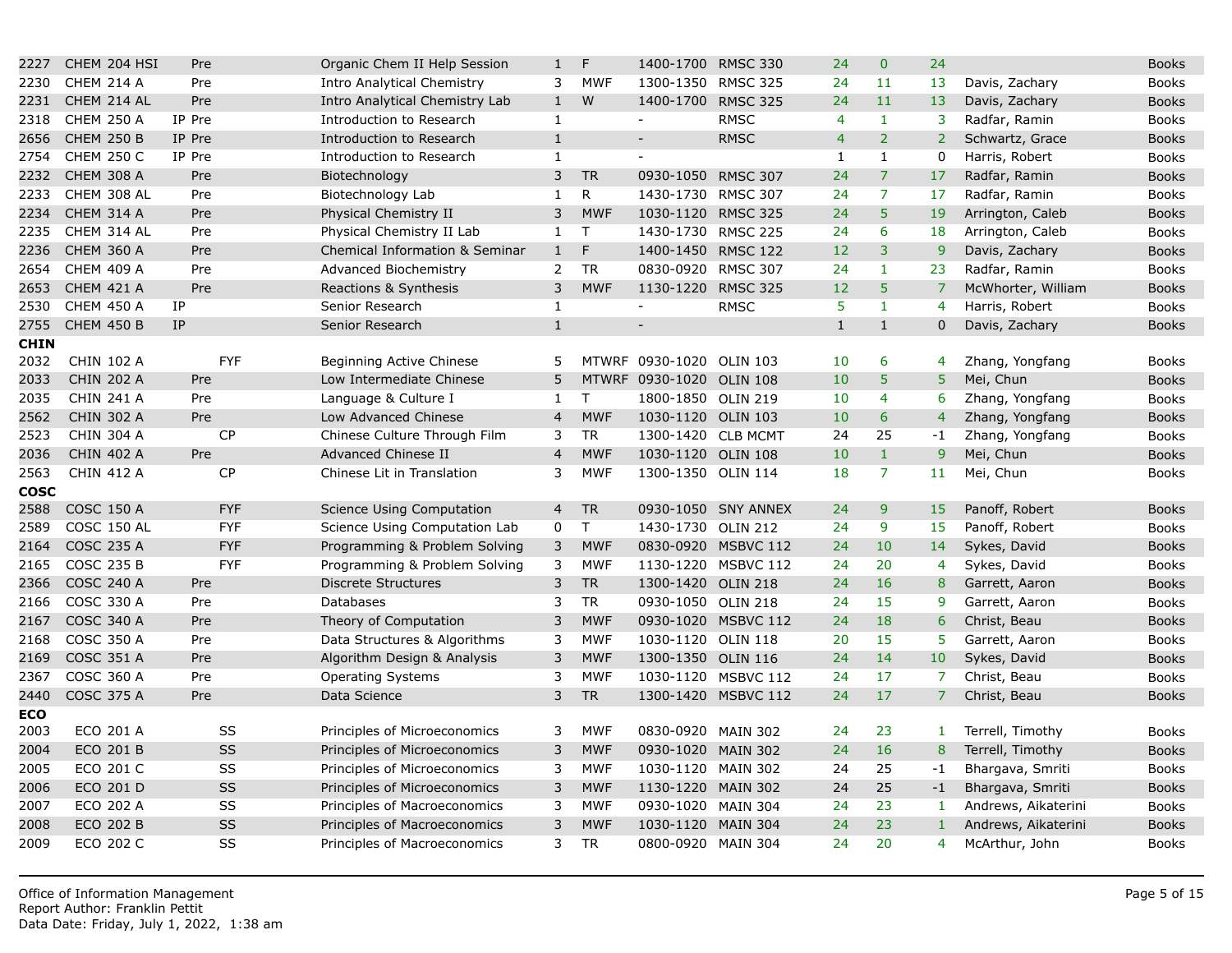| 2010        | ECO 202 D         | <b>SS</b>               | Principles of Macroeconomics      | 3              | <b>TR</b>  | 0930-1050 MAIN 304 |                     | 24           | 24             | $\mathbf 0$    |
|-------------|-------------------|-------------------------|-----------------------------------|----------------|------------|--------------------|---------------------|--------------|----------------|----------------|
| 2011        | ECO 301 A         | Pre                     | Intermediate Microecon Theory     | 3              | <b>MWF</b> | 1300-1350 MAIN 302 |                     | 24           | 21             | 3              |
| 2012        | ECO 302 A         | Pre                     | Intermediate Macroecon Theory     | 3              | <b>MWF</b> | 0830-0920 MAIN 122 |                     | 24           | 16             | $\bf 8$        |
| 2555        | <b>ECO 302 B</b>  | Pre                     | Intermediate Macroecon Theory     | 3              | <b>MWF</b> | 0930-1020 MAIN 122 |                     | 24           | 20             | $\overline{4}$ |
| 2556        | ECO 332 A         | Pre WI                  | Law and Economics                 | 3              | <b>MW</b>  | 1830-1950 MAIN 302 |                     | 15           | 13             | $\overline{2}$ |
| 2557        | ECO 342 A         | Pre                     | Economics of Public Policy        | 3              | <b>TR</b>  | 1300-1420 MAIN 304 |                     | 24           | 25             | $-1$           |
| 2014        | ECO 372 A         |                         | <b>Business Law</b>               | 3              | <b>MW</b>  | 1430-1550 MAIN 302 |                     | 25           | 27             | $-2$           |
| 2015        | <b>ECO 372 B</b>  |                         | <b>Business Law</b>               | 3              | <b>TR</b>  | 0800-0920 MAIN 302 |                     | 25           | 27             | $-2$           |
| 2016        | <b>ECO 374 A</b>  | Pre WI                  | Due Process                       | 3              | <b>MW</b>  | 1600-1720 MAIN 302 |                     | 15           | 14             | $\mathbf{1}$   |
| 2453        | ECO 412 A         | Pre WI                  | <b>Public Finance</b>             | 3              | <b>TR</b>  | 0930-1050 MAIN 302 |                     | 15           | 8              | $\overline{7}$ |
| 2355        | ECO 450 A         |                         | Y Senior Seminar                  | $\overline{4}$ | ${\sf M}$  | 1500-1550 MAIN 206 |                     | 13           | 11             | 2 <sup>7</sup> |
| 2355        |                   |                         |                                   |                | W          | 1400-1550 MAIN 206 |                     |              |                |                |
| 2356        | <b>ECO 450 B</b>  |                         | Y Senior Seminar                  | $\overline{4}$ | M          |                    | 1500-1550 MSBVC 107 | 13           | 12             | $\mathbf{1}$   |
| 2356        |                   |                         |                                   |                | W          |                    | 1400-1550 MSBVC 107 |              |                |                |
| 2357        | <b>ECO 450 C</b>  |                         | Y Senior Seminar                  | 4              | M          | 1500-1550 MAIN 007 |                     | 13           | 12             | $\mathbf{1}$   |
| 2357        |                   |                         |                                   |                | W          | 1400-1550 MAIN 007 |                     |              |                |                |
| 2358        | <b>ECO 450 D</b>  |                         | Y Senior Seminar                  | $\overline{4}$ | M          | 1500-1550 DB 218   |                     | 13           | 12             | $\mathbf{1}$   |
| 2358        |                   |                         |                                   |                | W          | 1400-1550 DB 218   |                     |              |                |                |
| 2001        | ECO 450 L         |                         | Y Senior Seminar Lab              | $\mathbf{0}$   | M          |                    | 1400-1450 CLB MCMT  | 65           | 47             | 18             |
| 2747        | <b>ECO 500 A</b>  | IP                      | Honors Course                     | 3              |            | $\blacksquare$     |                     | $\mathbf{1}$ | $\mathbf{1}$   | 0              |
| <b>EDUC</b> |                   |                         |                                   |                |            |                    |                     |              |                |                |
| 2102        | <b>EDUC 200 A</b> | FYF, SS                 | Foundations of Education          | 3              | <b>MWF</b> | 0830-0920 DB 107   |                     | 24           | 24             | $\mathbf 0$    |
| 2513        | <b>EDUC 200 B</b> | FYF, SS                 | Foundations of Education          | 3              | <b>MWF</b> | 0930-1020 DB 107   |                     | 24           | 25             | $-1$           |
| 2103        | <b>EDUC 200 C</b> | FYF, SS                 | Foundations of Education          | 3              | <b>TR</b>  | 0800-0920 DB 107   |                     | 24           | 24             | $\mathbf 0$    |
| 2526        | <b>EDUC 220 A</b> | Pre                     | Teaching Div. Stu. Populations    | 3              | <b>TR</b>  | 0930-1050 DB 107   |                     | 20           | 24             | -4             |
| 2609        | <b>EDUC 310 A</b> | Pre                     | Foundations of Literacy           | 3              | ${\sf TR}$ | 1300-1420 DB 107   |                     | 20           | 20             | $\mathbf 0$    |
| <b>ENGL</b> |                   |                         |                                   |                |            |                    |                     |              |                |                |
| 2610        | <b>ENGL 101 A</b> | <b>IP</b><br><b>FYF</b> | <b>College Composition</b>        | 3              | <b>MWF</b> | 1130-1220 MAIN 322 |                     | 6            | $\overline{2}$ | $\overline{4}$ |
| 2240        | <b>ENGL 102 A</b> | Pre FYF                 | <b>Global Science Fiction</b>     | 3              | <b>MWF</b> | 0830-0920          | <b>MAIN 222</b>     | 18           | 15             | 3              |
| 2241        | <b>ENGL 102 B</b> | Pre FYF                 | Space, Place and Text             | 3              | <b>MWF</b> | 1030-1120 MAIN 124 |                     | 18           | 17             | $\mathbf{1}$   |
| 2245        | <b>ENGL 102 C</b> | Pre FYF                 | <b>Global Science Fiction</b>     | 3              | <b>MWF</b> | 0930-1020 MAIN 222 |                     | 18           | 12             | 6              |
| 2242        | <b>ENGL 102 D</b> | Pre FYF                 | Seminar in Literature and Comp    | 3              | <b>MWF</b> | 1030-1120 DB 101   |                     | 18           | 19             | $-1$           |
| 2243        | <b>ENGL 102 E</b> | Pre FYF                 | Seminar in Literature and Comp    | 3              | <b>MWF</b> | 1130-1220 DB 101   |                     | 18           | 18             | $\mathbf 0$    |
| 2244        | <b>ENGL 102 F</b> | Pre FYF                 | <b>Classic Short Fiction</b>      | 3              | <b>MWF</b> | 0930-1020 MAIN 124 |                     | 18           | 17             | $\mathbf{1}$   |
| 2246        | <b>ENGL 102 G</b> | Pre FYF                 | Seminar in Literature and Comp    | 3              | <b>MWF</b> | 1300-1350 DB 101   |                     | 18           | 18             | $\mathbf 0$    |
| 2247        | <b>ENGL 102 H</b> | Pre FYF                 | Seminar in Literature and Comp    | 3              | <b>MWF</b> | 1400-1450 DB 101   |                     | 18           | 15             | 3              |
| 2248        | <b>ENGL 102 I</b> | Pre FYF                 | The American Short Story          | 3              | <b>MWF</b> | 0930-1020 MAIN 204 |                     | 18           | 18             | $\mathbf 0$    |
| 2249        | <b>ENGL 102 J</b> | Pre FYF                 | Space, Place and Text             | 3              | <b>MWF</b> | 0830-0920 MAIN 204 |                     | 18           | 16             | 2 <sup>1</sup> |
| 2250        | <b>ENGL 102 K</b> | Pre FYF                 | Horror Film                       | 3              | <b>MW</b>  | 1400-1520 MAIN 324 |                     | 18           | 17             | $\,1\,$        |
| 2251        | <b>ENGL 102 L</b> | Pre FYF                 | <b>Black Am Detective Fiction</b> | 3              | <b>TR</b>  | 1300-1420 MAIN 224 |                     | 18           | 18             | 0              |
| 2255        | <b>ENGL 102 M</b> | Pre FYF                 | Crime Novels                      | 3              | <b>TR</b>  | 0800-0920 MAIN 222 |                     | 18           | 19             | $-1$           |
| 2256        | <b>ENGL 102 N</b> | Pre FYF                 | Crime Novels                      | 3              | <b>TR</b>  | 0930-1050 MAIN 222 |                     | 18           | 18             | 0              |
| 2253        | <b>ENGL 102 O</b> | Pre FYF                 | Crime Novels                      | 3              | <b>TR</b>  | 1430-1550 MAIN 222 |                     | 18           | 17             | $\mathbf{1}$   |
|             |                   |                         |                                   |                |            |                    |                     |              |                |                |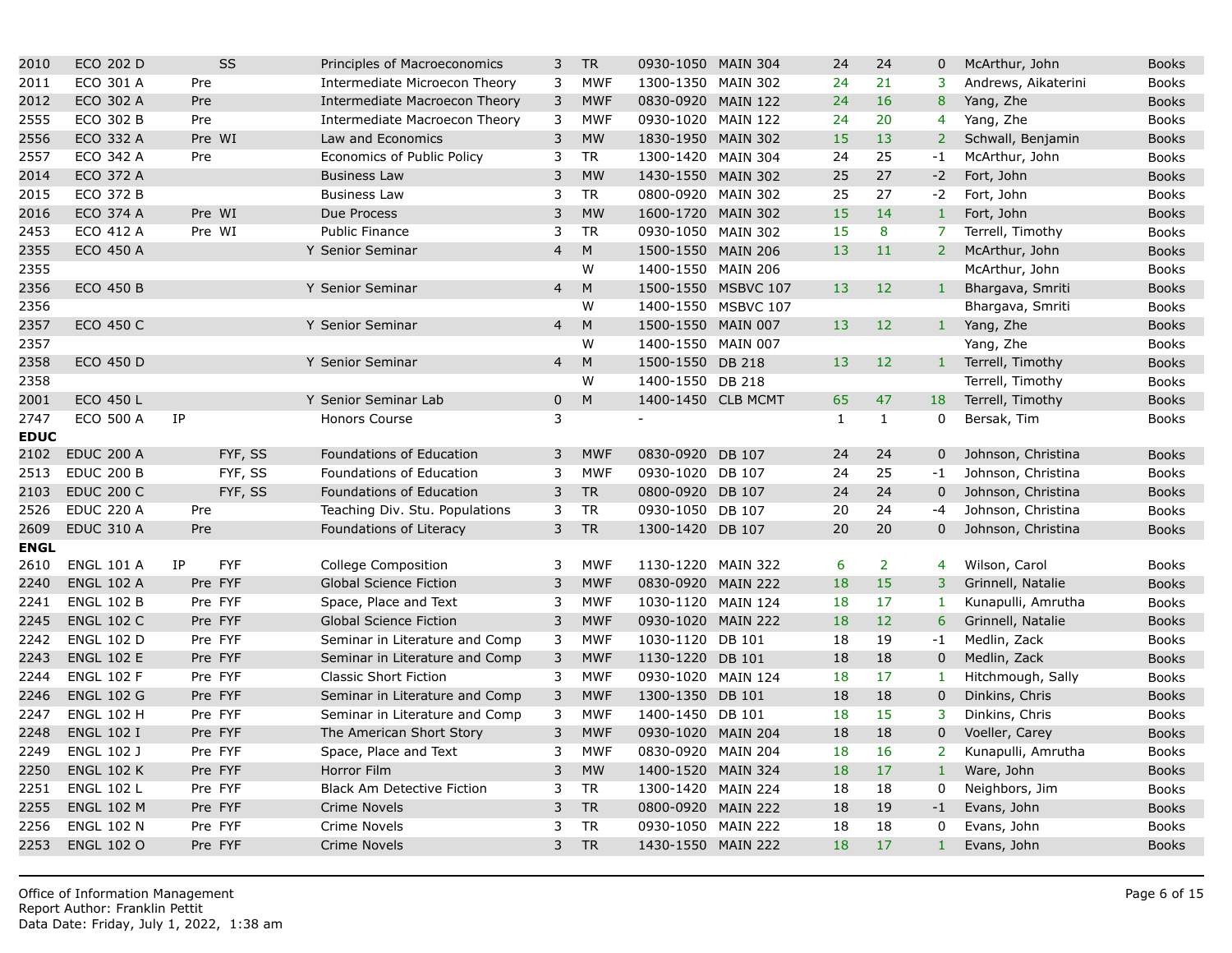| 2254        | <b>ENGL 102 P</b>  | Pre FYF     | Am Poetry and Identity           | 3              | <b>MWF</b>   | 0830-0920 MAIN 124          |                     | 18           | 18             | 0               |
|-------------|--------------------|-------------|----------------------------------|----------------|--------------|-----------------------------|---------------------|--------------|----------------|-----------------|
| 2611        | <b>ENGL 102 Q</b>  | Pre FYF     | The Long and Short of It         | 3              | <b>MWF</b>   | 0930-1020 MAIN 324          |                     | 18           | 18             | $\overline{0}$  |
| 2322        | <b>ENGL 102 R</b>  | Pre FYF     | Literature and the Environment   | 3              | <b>MWF</b>   | 0930-1020 MAIN 126          |                     | 18           | 18             | 0               |
| 2488        | <b>ENGL 102 S</b>  | Pre FYF     | Literature and the Environment   | 3              | <b>MWF</b>   | 1030-1120 MAIN 126          |                     | 18           | 19             | $-1$            |
| 2711        | <b>ENGL 102 T</b>  | Pre FYF     | Seminar in Literature and Comp   | 3              | <b>MWF</b>   | 1300-1350 MAIN 122          |                     | 18           | 18             | $\mathbf 0$     |
| 2713        | <b>ENGL 102 U</b>  | Pre FYF     | Seminar in Literature and Comp   | $\mathsf{3}$   | <b>MWF</b>   | 1400-1450 MAIN 224          |                     | 18           | 19             | $-1$            |
| 2536        | <b>ENGL 200 A</b>  | Pre FYF     | Introduction to Literary Study   | 3              | <b>MWF</b>   | 0930-1020                   | <b>MAIN 224</b>     | 18           | 17             | $\mathbf{1}$    |
| 2537        | <b>ENGL 200 B</b>  | Pre FYF     | Introduction to Literary Study   | 3              | <b>MWF</b>   | 1130-1220 MAIN 104          |                     | 18           | 18             | $\overline{0}$  |
| 2538        | <b>ENGL 200 C</b>  | Pre FYF     | Introduction to Literary Study   | 3              | <b>TR</b>    | 0930-1050 MAIN 102          |                     | 18           | 18             | $\mathbf 0$     |
| 2539        | <b>ENGL 200 D</b>  | Pre FYF     | Introduction to Literary Study   | 3              | <b>TR</b>    | 1300-1420 MAIN 102          |                     | 18           | 19             | $-1$            |
| 2750        | <b>ENGL 200 E</b>  | Pre FYF     | Introduction to Literary Study   | 3              | <b>MWF</b>   | 1400-1450 MAIN 122          |                     | 18           | 17             | $\mathbf{1}$    |
| 2258        | <b>ENGL 201 A</b>  | Pre FYF     | English Literature to 1800       | 3              | <b>TR</b>    | 0800-0920 MAIN 224          |                     | 18           | 10             | 8               |
| 2725        | <b>ENGL 201 B</b>  | Pre FYF     | English Literature to 1800       | 3              | <b>TR</b>    | 1430-1550 MAIN 324          |                     | 18           | 18             | $\mathbf 0$     |
| 2419        | <b>ENGL 202 A</b>  | Pre FYF     | English Literature Since 1800    | 3              | <b>MWF</b>   | 1030-1120                   | <b>MAIN 324</b>     | 18           | 18             | $\mathbf 0$     |
| 2540        | <b>ENGL 202 B</b>  | Pre FYF     | English Literature Since 1800    | 3              | <b>MWF</b>   | 0830-0920 MAIN 224          |                     | 18           | 16             | $\overline{2}$  |
| 2302        | <b>ENGL 203 A</b>  | Pre FYF     | Survey of American Literature    | 3              | <b>MWF</b>   | 1030-1120 MAIN 224          |                     | 18           | 19             | $-1$            |
| 2261        | <b>ENGL 203 B</b>  | Pre FYF     | Survey of American Literature    | 3              | <b>MWF</b>   | 1130-1220 MAIN 224          |                     | 18           | 19             | $-1$            |
| 2263        | <b>ENGL 204 A</b>  | Pre CP, FYF | Survey of World Literature       | 3              | <b>MWF</b>   | 0830-0920 OLIN 218          |                     | 18           | 19             | $-1$            |
| 2309        | <b>ENGL 205 A</b>  | Pre FYF     | Intro to Film & Digital Media    | 3              | W            | 1400-1650 OLIN 101          |                     | 18           | 18             | $\mathbf 0$     |
| 2264        | <b>ENGL 260 A</b>  | Pre         | Intro to English Studies         | 3              | <b>MWF</b>   | 1130-1220 MAIN 126          |                     | 18           | 19             | $-1$            |
| 2601        | <b>ENGL 280 A</b>  | Pre         | Survey African Am Literature     | 3              | <b>TR</b>    | 1300-1420 MAIN 126          |                     | 18           | 13             | 5 <sup>1</sup>  |
| 2541        | <b>ENGL 310 A</b>  | Pre         | Arthurian Literature             | 3              | <b>MWF</b>   | 1130-1220 MAIN 222          |                     | 18           | $\overline{7}$ | 11              |
| 2266        | <b>ENGL 322 A</b>  | Pre         | American Lit Post Civil War      | 3              | <b>MWF</b>   | 1300-1350 MAIN 126          |                     | 18           | 16             | $\overline{2}$  |
| 2267        | <b>ENGL 327 A</b>  | Pre         | Contemporary American Poetry     | 3              | W            | 1400-1700 MAIN 322          |                     | 18           | 15             | $\overline{3}$  |
| 2268        | <b>ENGL 330 A</b>  | Pre         | <b>Black Arts Movement</b>       | 3              | $\mathsf{T}$ | 1430-1700 MAIN 224          |                     | 18           | 17             | $\mathbf{1}$    |
| 2269        | <b>ENGL 337 A</b>  | Pre         | Later European Masterpieces      | 3              | <b>TR</b>    | 1300-1420 MAIN 222          |                     | 18           | 15             | $\overline{3}$  |
| 2420        | <b>ENGL 339 A</b>  | Pre CP      | Race, Gender, and Empire         | 3              | <b>MWF</b>   | 1030-1120 MAIN 322          |                     | 18           | 20             | $-2$            |
| 2270        | <b>ENGL 341 A</b>  | Pre         | Literary Theory                  | 3              | <b>MWF</b>   | 1300-1350 MAIN 224          |                     | 18           | $6\phantom{a}$ | 12 <sub>2</sub> |
| 2705        | <b>ENGL 376 A</b>  | Pre         | Playwriting Workshop             | 3              | W            |                             | 1400-1700 RSRCA 125 | 4            | 3              | $\mathbf{1}$    |
| 2271        | ENGL 387 A         | Pre         | <b>Business and Prof Writing</b> | $\mathsf{3}$   | <b>TR</b>    | 0930-1050 MAIN 324          |                     | 18           | 16             | 2 <sup>7</sup>  |
| 2272        | <b>ENGL 388 A</b>  | <b>FYF</b>  | Public Speaking                  | 3              | <b>TR</b>    | 1430-1550 DB 204            |                     | 18           | 12             | 6               |
| 2317        | <b>ENGL 400 A</b>  | IP Pre      | Communications in Community      | $\mathbf 1$    |              | $\overline{\phantom{a}}$    |                     | 6            | $\,8\,$        | $-2$            |
| 2706        | <b>ENGL 438 A</b>  | Pre         | Greek & Roman Drama              | 3              | <b>TR</b>    | 1300-1420 MAIN 324          |                     | 10           | 8              | $2^{\circ}$     |
| 2292        | <b>ENGL 445 A</b>  | Pre         | Sexuality in Film                | $\overline{3}$ | W            | 1400-1650 CLB MCMT          |                     | 18           | 18             | $\overline{0}$  |
| 2319        | <b>ENGL 451 A</b>  | IP Pre      | Film & Digital Media Capstone    | 3              |              | $\sim$                      |                     | 6            | $\overline{2}$ | $\overline{4}$  |
| 2752        | <b>ENGL 470 C</b>  | IP Pre      | Y Editing                        | $1\,$          |              | $\overline{\phantom{a}}$    |                     | $\mathbf{1}$ | $\,1\,$        | $\mathbf 0$     |
| 2428        | <b>ENGL 479 A</b>  | Pre         | Advanced Screenwriting Wkshp     | 3              | <b>TR</b>    | 0930-1050 MAIN 322          |                     | 12           | 13             | $-1$            |
| 2429        | <b>ENGL 480 A</b>  | Pre         | South According to Toni          | 3              | <b>MW</b>    | 1400-1520 MAIN 202          |                     | 18           | $\overline{4}$ | 14              |
| 2652        | <b>ENGL 481 A</b>  | Pre CP      | Star Studies: An Overview        | 3              | M            | 1400-1650 MAIN 222          |                     | 18           | 17             | $\mathbf{1}$    |
| 2746        | <b>ENGL 500 A</b>  | IP          | <b>Honors Course</b>             | 3              |              | $\mathcal{L}_{\mathcal{A}}$ |                     | $\mathbf{1}$ | $\mathbf{1}$   | $\overline{0}$  |
| <b>ENVS</b> |                    |             |                                  |                |              |                             |                     |              |                |                 |
| 2037        | <b>ENVS 101 A</b>  | <b>FYF</b>  | Intro to Environmental Studies   | 4              | <b>MWF</b>   | 1300-1350 CCES 109          |                     | 24           | 21             | 3               |
| 2038        | <b>ENVS 101 AL</b> | <b>FYF</b>  | Intro to Environ Studies Lab     | $\overline{0}$ | W            | 1400-1700 CCES 109          |                     | 24           | 21             | 3 <sup>1</sup>  |
|             |                    |             |                                  |                |              |                             |                     |              |                |                 |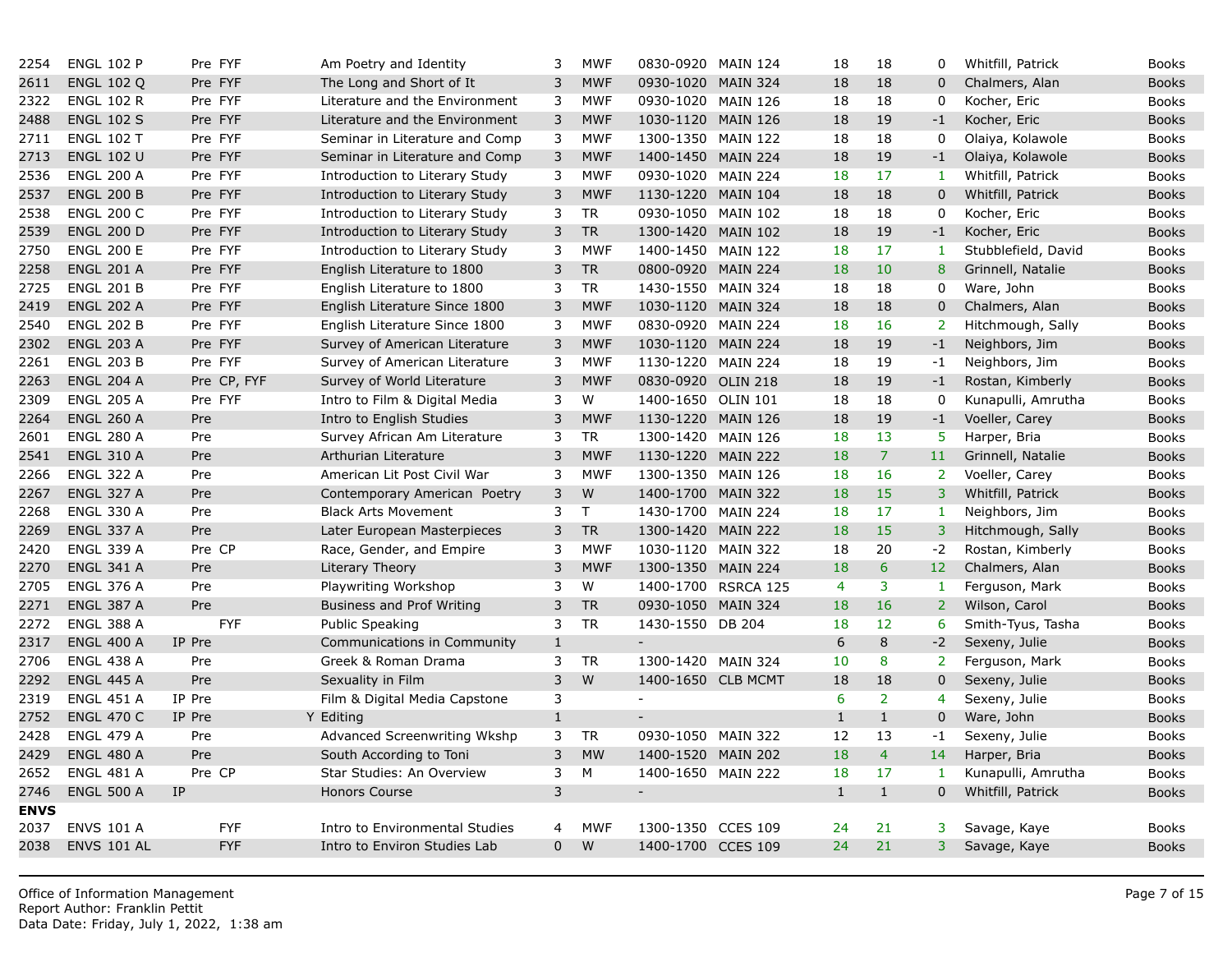| 2565        | <b>ENVS 103 A</b>  | <b>FYF</b>  | Enviro Stu: Science in Context      | 3              | <b>MWF</b>   | 0930-1020 CCES 109 |                     | 24 | 22             | $\overline{2}$  |
|-------------|--------------------|-------------|-------------------------------------|----------------|--------------|--------------------|---------------------|----|----------------|-----------------|
| 2716        | <b>ENVS 150 A</b>  | <b>FYF</b>  | Intro to Earth System Science       | $\overline{4}$ | <b>MWF</b>   | 0830-0920 CCES 109 |                     | 24 | 14             | 10 <sup>°</sup> |
| 2717        | <b>ENVS 150 AL</b> | <b>FYF</b>  | Intro to Earth System Sci Lab       | 0              | M            | 1400-1700 CCES 113 |                     | 24 | 14             | 10              |
| 2566        | <b>ENVS 160 A</b>  |             | <b>Intro Sustainability Science</b> | $\overline{4}$ | <b>MWF</b>   | 0930-1020 CCES 110 |                     | 24 | 20             | $\overline{4}$  |
| 2567        | <b>ENVS 160 AL</b> |             | Intro Sustainability Sci Lab        | 0              | $\mathsf{T}$ | 1430-1730 CCES 216 |                     | 24 | 20             | $\overline{4}$  |
| 2568        | <b>ENVS 160 B</b>  |             | Intro Sustainability Science        | $\overline{4}$ | <b>MWF</b>   | 1030-1120 CCES 110 |                     | 24 | 15             | 9 <sup>°</sup>  |
| 2569        | <b>ENVS 160 BL</b> |             | Intro Sustainability Sci Lab        | 0              | W            | 1400-1700 CCES 216 |                     | 24 | 15             | 9               |
| 2039        | <b>ENVS 201 A</b>  | Pre FYF, SS | <b>Intro Environ Social Science</b> | 3              | <b>MWF</b>   | 1030-1120 CCES 109 |                     | 24 | 26             | $-2$            |
| 2698        | <b>ENVS 280 A</b>  | IP Pre      | Sustainability Sci Copenhagen       | $\mathbf{1}$   |              |                    |                     | 12 | 11             | -1              |
| 2402        | <b>ENVS 312 A</b>  | Pre         | Problems in US Enviro Policy        | 3              | <b>MWF</b>   | 1130-1220 CCES 109 |                     | 15 | 13             | 2 <sup>1</sup>  |
| 2679        | <b>ENVS 327 A</b>  | Pre         | Major Themes Environ Writing        | 3              | <b>TR</b>    | 0930-1050 CCES 212 |                     | 18 | 12             | 6               |
| 2480        | <b>ENVS 338 A</b>  |             | <b>Terrestrial Ecology</b>          | $\overline{a}$ | <b>MWF</b>   | 0930-1020 CCES 213 |                     | 15 | 15             | $\mathbf 0$     |
| 2481        | ENVS 338 AL        |             | Terrestrial Ecology Lab             | 0              | M            | 1400-1700 CCES 213 |                     | 15 | 15             | $\mathbf 0$     |
| 2570        | <b>ENVS 340 A</b>  | Pre         | Quant Enviro Methods & Models       | $\overline{4}$ | <b>TR</b>    | 0930-1050 CCES 213 |                     | 12 | 6              | 6               |
| 2571        | ENVS 340 AL        | Pre         | Quant Enviro Mthd & Models Lab      | 0              | T            | 1430-1730 CCES 213 |                     | 12 | 6              | 6               |
| 2714        | <b>ENVS 347 A</b>  | Pre         | Environmental Storytelling          | 3              | <b>TR</b>    | 1300-1420 CCES 214 |                     | 16 | 14             | 2 <sup>1</sup>  |
| 2354        | <b>ENVS 450 A</b>  | Pre         | <b>ENVS Senior Seminar</b>          | 3              | $\mathsf{R}$ | 1430-1730 CCES 113 |                     | 24 | 17             | $\overline{7}$  |
| 2681        | <b>ENVS 470 A</b>  |             | Quantitative Greenspace Equity      | $\overline{2}$ | M            | 1130-1220 CCES 212 |                     | 12 | $\overline{4}$ | 8               |
| <b>FIN</b>  |                    |             |                                     |                |              |                    |                     |    |                |                 |
| 2106        | <b>FIN 321 A</b>   | Pre         | <b>Business Finance</b>             | 3              | <b>MWF</b>   |                    | 0830-0920 MSBVC 104 | 24 | 22             | 2 <sup>7</sup>  |
| 2107        | <b>FIN 321 B</b>   | Pre         | <b>Business Finance</b>             | 3              | <b>MWF</b>   |                    | 0930-1020 MSBVC 104 | 24 | 23             | $1\,$           |
| 2108        | <b>FIN 321 C</b>   | Pre         | <b>Business Finance</b>             | 3              | <b>MWF</b>   |                    | 1030-1120 MSBVC 104 | 24 | 22             | 2 <sup>1</sup>  |
| 2576        | <b>FIN 321 E</b>   | Pre         | <b>Business Finance</b>             | 3              | <b>TR</b>    |                    | 0930-1050 MSBVC 111 | 24 | 25             | $-1$            |
| 2109        | <b>FIN 411 A</b>   | Pre         | Investments                         | 3              | <b>MWF</b>   |                    | 1300-1350 MSBVC 104 | 24 | 17             | $\overline{7}$  |
| 2111        | <b>FIN 420 A</b>   | Pre         | Y Cases in Finance                  | $\mathsf 3$    | ${\sf TR}$   | 1300-1420 CCES 212 |                     | 15 | 15             | $\mathbf 0$     |
| 2112        | <b>FIN 420 B</b>   | Pre         | Y Cases in Finance                  | 3              | <b>TR</b>    | 1430-1550 CCES 212 |                     | 15 | 15             | 0               |
| 2113        | <b>FIN 435 A</b>   | Pre         | Real Estate Analysis                | $\mathsf 3$    | ${\sf TR}$   |                    | 1300-1420 MSBVC 104 | 24 | 23             | $\mathbf{1}$    |
| 2606        | <b>FIN 437 A</b>   | Pre         | Real Estate Development             | 3              | <b>MWF</b>   |                    | 1030-1120 MSBVC 111 | 24 | 24             | $\mathbf 0$     |
| 2726        | <b>FIN 437 B</b>   | Pre         | Real Estate Development             | 3              | <b>MWF</b>   | 1400-1450 OLIN 220 |                     | 24 | 22             | $\overline{2}$  |
| 2114        | <b>FIN 440 A</b>   | Pre         | <b>International Finance</b>        | 3              | <b>TR</b>    | 1430-1550 OLIN 101 |                     | 24 | 18             | 6               |
| 2115        | <b>FIN 445 A</b>   | Pre         | <b>Financial Statement Analysis</b> | 3              | <b>TR</b>    | 0930-1050 OLIN 118 |                     | 20 | 23             | $-3$            |
| 2577        | <b>FIN 445 B</b>   | Pre         | Financial Statement Analysis        | 3              | <b>TR</b>    | 1300-1420 OLIN 118 |                     | 23 | 24             | $-1$            |
| 2116        | <b>FIN 450 A</b>   | Pre         | Corporate Financial Analysis        | 3              | <b>MW</b>    |                    | 1400-1520 MSBVC 112 | 20 | 24             | $-4$            |
| 2117        | <b>FIN 466 A</b>   | IP          | Applied Portfolio Management        | $\mathbf{1}$   |              | $\blacksquare$     |                     | 6  | 5              | $\mathbf{1}$    |
| <b>FREN</b> |                    |             |                                     |                |              |                    |                     |    |                |                 |
| 2018        | <b>FREN 102 A</b>  | Pre FYF     | Beginning Active French             | 3              | <b>MWF</b>   | 1130-1220 OLIN 116 |                     | 20 | 15             | $\overline{5}$  |
| 2486        | <b>FREN 102 B</b>  | Pre FYF     | Beginning Active French             | 3              | <b>MWF</b>   | 1030-1120 OLIN 116 |                     | 20 | 13             | $\overline{7}$  |
| 2019        | <b>FREN 202 A</b>  | Pre FYF     | Intermediate Active French          | 3              | <b>MWF</b>   | 0930-1020 OLIN 116 |                     | 20 | $\overline{4}$ | 16              |
| 2561        | <b>FREN 202 B</b>  | Pre FYF     | Intermediate Active French          | 3              | <b>MWF</b>   | 1030-1120 MAIN 222 |                     | 20 | 6              | 14              |
| 2364        | <b>FREN 306 A</b>  | Pre CP      | French World: Africa, Euro, Am      | 4              | <b>MWF</b>   |                    | 1130-1220 OLIN 115A | 18 | $\overline{7}$ | 11              |
| 2020        | <b>FREN 308 A</b>  | Pre         | Intro to French Literature          | 3              | <b>MW</b>    | 1400-1520 OLIN 118 |                     | 18 | 5 <sup>5</sup> | 13              |
| 2560        | <b>FREN 421 A</b>  | Pre         | French Film Seminar                 | $\overline{4}$ | <b>TR</b>    | 0930-1050 OLIN 116 |                     | 15 | $\overline{7}$ | 8               |
| 2021        | <b>FREN 441 A</b>  | Pre         | Adv. Grammar & Composition          | 3              | <b>TR</b>    | 1300-1420 OLIN 116 |                     | 15 | 5              | 10 <sup>°</sup> |
|             |                    |             |                                     |                |              |                    |                     |    |                |                 |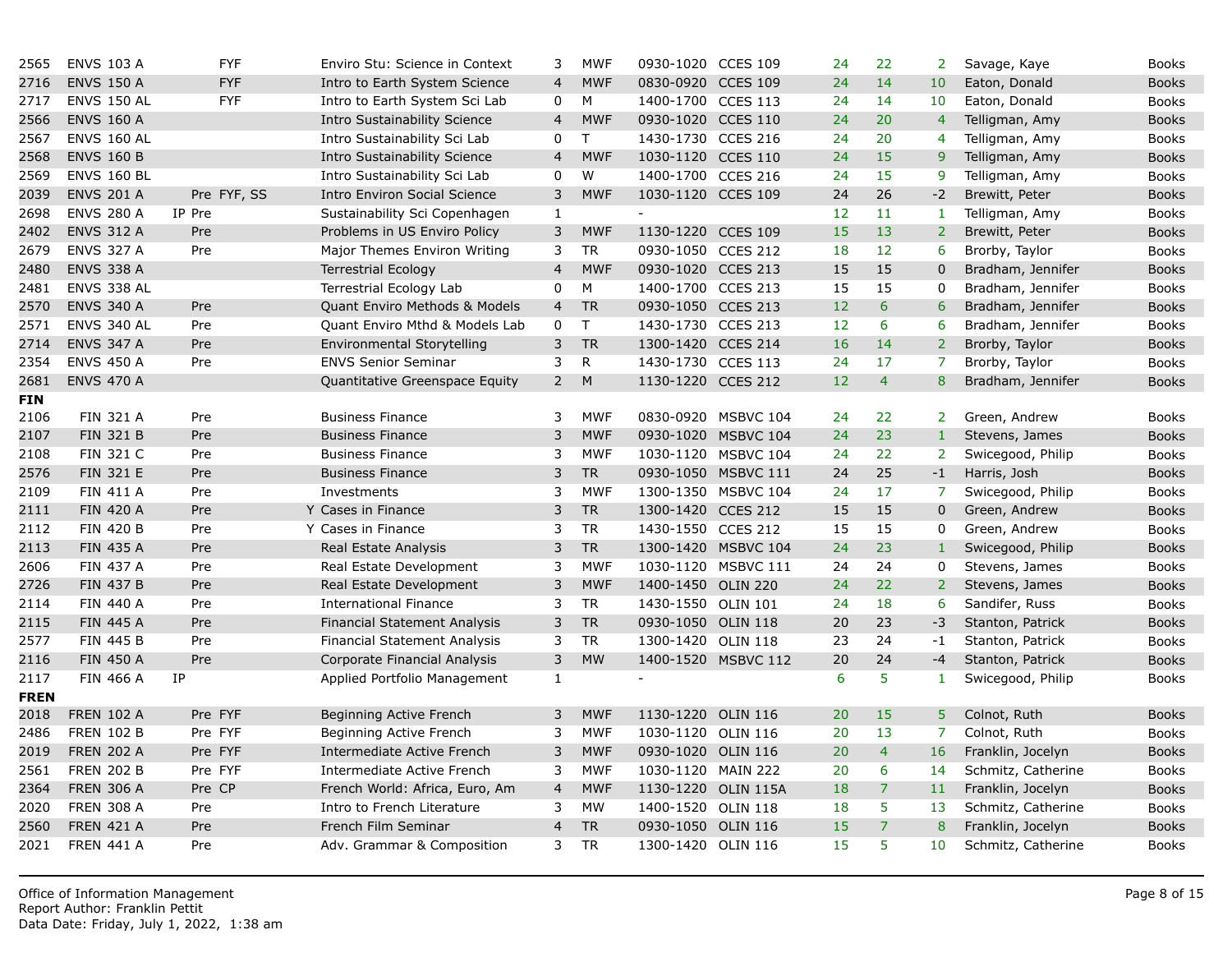| <b>FYI</b>  |                   |           |            |                                |              |            |                          |                     |                |                |                 |
|-------------|-------------------|-----------|------------|--------------------------------|--------------|------------|--------------------------|---------------------|----------------|----------------|-----------------|
| 2476        | <b>FYI 101 A</b>  | <b>IP</b> | <b>FYF</b> | First-Year Interaction Seminar | $\mathbf{1}$ | <b>MW</b>  | 1400-1520 JJRH 106       |                     | 16             | 13             | 3               |
| <b>GER</b>  |                   |           |            |                                |              |            |                          |                     |                |                |                 |
| 2022        | <b>GER 102 A</b>  |           | Pre FYF    | Beginning Active German        | 3            | <b>MWF</b> |                          | 0930-1020 MSBVC 111 | 20             | 16             | $\overline{4}$  |
| 2023        | <b>GER 202 A</b>  |           | Pre FYF    | Intermediate Active German     | 3            | <b>MWF</b> | 0930-1020                | <b>OLIN 118</b>     | 22             | 8              | 14              |
| 2024        | <b>GER 304 A</b>  | Pre       |            | The German World               | 3            | <b>TR</b>  | 1430-1550 OLIN 115A      |                     | 15             | 3              | 12 <sup>2</sup> |
| 2622        | <b>GER 401 A</b>  | Pre       |            | German Prose                   | 3            | <b>MW</b>  |                          | 0800-0920 OLIN 115A | 15             | 3              | 12 <sup>7</sup> |
| 2709        | <b>GER 480 A</b>  | IP        |            | Pop Culture/Pol Comics/Graphic | 3            |            | $\overline{\phantom{0}}$ |                     | $\mathbf{1}$   | $\mathbf{1}$   | $\Omega$        |
| <b>GOV</b>  |                   |           |            |                                |              |            |                          |                     |                |                |                 |
| 2276        | GOV 202 A         |           | FYF, SS    | Foundations of Amer. Politics  | 3            | <b>MWF</b> | 1130-1220                | <b>DB 203</b>       | 27             | 18             | 9 <sup>°</sup>  |
| 2515        | <b>GOV 202 B</b>  |           | FYF, SS    | Foundations of Amer. Politics  | 3            | <b>TR</b>  | 1700-1820 DB 107         |                     | 24             | 13             | 11 <sub>1</sub> |
| 2278        | GOV 311 A         | Pre       |            | American Political Develop II  | 3            | <b>MWF</b> | 1030-1120 OLIN 101       |                     | 45             | 40             | 5 <sup>1</sup>  |
| 2544        | GOV 330 A         |           |            | South Carolina Politics        | 3            | <b>MWF</b> | 1130-1220 DB 204         |                     | 20             | 29             | $-9$            |
| 2279        | GOV 345 A         |           |            | Health Care Policy & Admin     | 3            | <b>MW</b>  | 1300-1420 OLIN 201       |                     | 24             | 23             | $\mathbf{1}$    |
| 2602        | GOV 380 A         |           |            | Medieval Political Thought     | 3            | <b>MWF</b> | 1300-1350 DB 203         |                     | 25             | 20             | 5               |
| 2281        | GOV 411 A         |           |            | Constitutional Law of the US   | 3            | <b>TR</b>  |                          | 1600-1720 RSRCA 112 | 20             | 15             | 5               |
| 2545        | GOV 440 A         |           |            | American Political Thought     | 3            | <b>TR</b>  | 1300-1420 DB 203         |                     | 25             | 26             | $-1$            |
| 2359        | <b>GOV 450 A</b>  |           |            | Senior Directed Study          | $\mathsf{3}$ |            | $\overline{\phantom{a}}$ |                     | 10             | 5              | 5 <sup>1</sup>  |
| <b>HIST</b> |                   |           |            |                                |              |            |                          |                     |                |                |                 |
| 2614        | <b>HIST 100 A</b> |           | <b>FYF</b> | Ancient, Medieval Hist to 1315 | 3            | <b>MWF</b> | 0830-0920 MAIN 104       |                     | 24             | 22             | 2 <sup>1</sup>  |
| 2615        | <b>HIST 100 B</b> |           | <b>FYF</b> | Ancient, Medieval Hist to 1315 | 3            | <b>MWF</b> | 0930-1020 MAIN 104       |                     | 24             | 23             | $\mathbf{1}$    |
| 2118        | <b>HIST 101 A</b> |           | <b>FYF</b> | Western Civ to 1815            | 3            | <b>TR</b>  | 0800-0920 MAIN 102       |                     | 24             | 20             | $\overline{4}$  |
| 2119        | <b>HIST 101 B</b> |           | <b>FYF</b> | Western Civ to 1815            | 3            | <b>TR</b>  | 1430-1550 MAIN 102       |                     | 24             | 15             | 9               |
| 2120        | <b>HIST 101 C</b> |           | <b>FYF</b> | Western Civ to 1815            | 3            | <b>TR</b>  | 1300-1420 DB 101         |                     | 24             | 21             | 3               |
| 2121        | <b>HIST 102 A</b> |           | <b>FYF</b> | Western Civ Since 1815         | 3            | ${\sf TR}$ | 0930-1050 DB 101         |                     | 24             | 26             | $-2$            |
| 2122        | <b>HIST 102 B</b> |           | <b>FYF</b> | Western Civ Since 1815         | 3            | <b>MWF</b> | 1300-1350 MAIN 102       |                     | 24             | 24             | $\mathbf 0$     |
| 2123        | <b>HIST 102 C</b> |           | <b>FYF</b> | Western Civ Since 1815         | 3            | <b>MWF</b> | 1400-1450 MAIN 102       |                     | 24             | $\overline{9}$ | 15              |
| 2463        | <b>HIST 111 A</b> |           | <b>FYF</b> | History of the US, 1607-1865   | 3            | <b>MWF</b> |                          | 1030-1120 SNY ANNEX | 24             | 23             | 1               |
| 2464        | <b>HIST 111 B</b> |           | <b>FYF</b> | History of the US, 1607-1865   | 3            | <b>MWF</b> |                          | 1130-1220 SNY ANNEX | 24             | 23             | $\mathbf{1}$    |
| 2613        | <b>HIST 112 A</b> |           | <b>FYF</b> | History of the US Since 1865   | 3            | <b>MWF</b> | 1300-1350 MAIN 104       |                     | 24             | 12             | 12 <sup>2</sup> |
| 2441        | <b>HIST 191 A</b> |           | CP, FYF    | Modern Middle East             | 3            | <b>MWF</b> | 1030-1120 MAIN 104       |                     | 24             | 23             | $\mathbf{1}$    |
| 2620        | <b>HIST 193 A</b> |           | CP, FYF    | Hist People Sub-Saharan Africa | 3            | <b>TR</b>  | 0800-0920 MAIN 104       |                     | 24             | 18             | 6               |
| 2621        | <b>HIST 193 B</b> |           | CP, FYF    | Hist People Sub-Saharan Africa | $\mathsf{3}$ | <b>TR</b>  | 0930-1050 MAIN 104       |                     | 24             | 20             | $\overline{4}$  |
| 2619        | <b>HIST 260 A</b> |           |            | Historiography and Res Meth    | 3            | <b>TR</b>  | 0930-1050 MAIN 007       |                     | 10             | 10             | 0               |
| 2124        | <b>HIST 260 B</b> |           |            | Historiography and Res Meth    | 3            | <b>TR</b>  | 1300-1420 MAIN 007       |                     | $\overline{9}$ | 8              | $\mathbf{1}$    |
| 2618        | <b>HIST 310 A</b> |           |            | Era of the Am. Revolution      | 3            | <b>MW</b>  | 1400-1520 MAIN 104       |                     | 15             | 15             | $\mathbf 0$     |
| 2617        | <b>HIST 322 A</b> |           |            | African-Am History since 1865  | 3            | <b>TR</b>  | 1300-1420 MAIN 104       |                     | 15             | 5              | 10 <sup>°</sup> |
| 2616        | <b>HIST 351 A</b> |           |            | Witchcraft & Magic, Europe     | 3            | <b>MWF</b> | 1030-1120 MAIN 102       |                     | 15             | 22             | $-7$            |
| 2433        | <b>HIST 382 A</b> |           |            | Western Europe, 1945-1991      | 3            | <b>MWF</b> | 1300-1350 MAIN 007       |                     | 15             | 12             | 3               |
| 2603        | <b>HIST 480 A</b> |           |            | Women in the Civil War         | 3            | W          |                          | 1400-1700 RSRCA 112 | 15             | 10             | 5               |
| <b>HUM</b>  |                   |           |            |                                |              |            |                          |                     |                |                |                 |
| 2127        | <b>HUM 101 A</b>  | <b>IP</b> | <b>FYF</b> | Y First-Year Seminar in HUM    | 3            | <b>MWF</b> | 1130-1220                | <b>MAIN 322</b>     | 10             | 12             | $-2$            |
| 2478        | <b>HUM 260 A</b>  |           |            | Research Mthd, Humanities      | 3            | <b>MWF</b> | 1130-1220 MAIN 102       |                     | 22             | 16             | 6               |
|             |                   |           |            |                                |              |            |                          |                     |                |                |                 |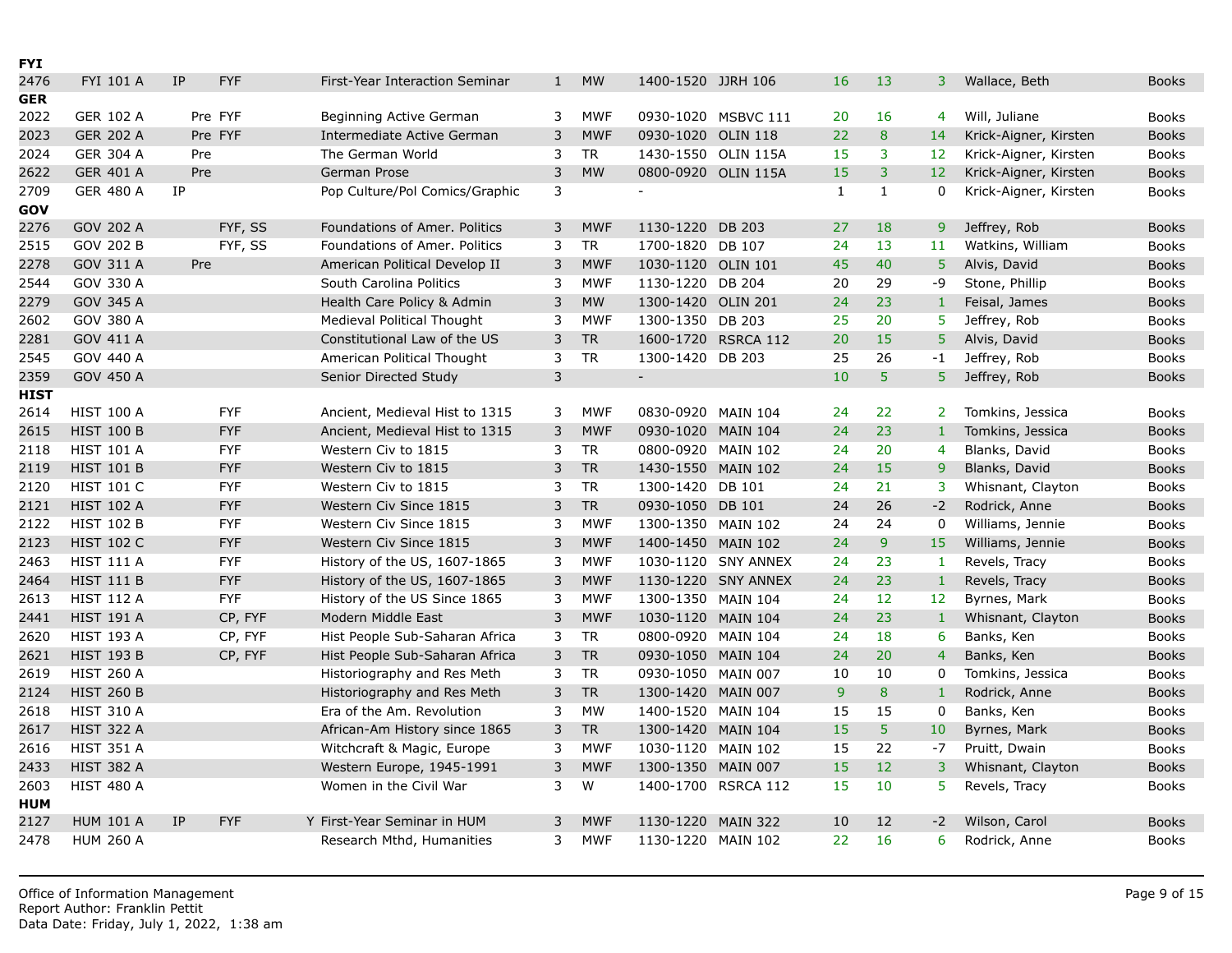| 2352        | <b>HUM 470 A</b>  | IP Pre      | Y Capstone                          | 3              | W          | 1700-1950 MAIN 102 |                     | 15           | 10             | 5               |
|-------------|-------------------|-------------|-------------------------------------|----------------|------------|--------------------|---------------------|--------------|----------------|-----------------|
| 2353        | <b>HUM 495 A</b>  |             | Presidential Seminar                | $\mathbf{1}$   | W          | 1600-1730          |                     | 18           | 22             | -4              |
| INTL        |                   |             |                                     |                |            |                    |                     |              |                |                 |
| 2282        | <b>INTL 203 A</b> | FYF, SS     | Foundations of World Politics       | 3              | <b>MWF</b> | 0930-1020 DB 203   |                     | 24           | 18             | 6               |
| 2283        | <b>INTL 203 B</b> | FYF, SS     | Foundations of World Politics       | 3              | <b>MWF</b> | 1130-1220 OLIN 213 |                     | 24           | 23             | 1               |
| 2547        | <b>INTL 203 C</b> | FYF, SS     | Foundations of World Politics       | 3              | <b>MWF</b> | 1300-1350 DB 204   |                     | 24           | 23             | $\mathbf{1}$    |
| 2532        | <b>INTL 260 A</b> | CP, FYF, SS | Comparing States & Societies        | 3              | <b>MWF</b> | 1030-1120 OLIN 213 |                     | 24           | 32             | -8              |
| 2549        | <b>INTL 380 A</b> |             | Human Rights and Int'l Crimes       | 3              | <b>TR</b>  |                    | 1300-1420 RSRCA 125 | 20           | 20             | $\overline{0}$  |
| 2605        | <b>INTL 380 B</b> |             | <b>Central American Politics</b>    | 3              | <b>MW</b>  | 1530-1650 DB 107   |                     | 20           | 19             | $\mathbf{1}$    |
| 2550        | <b>INTL 381 A</b> |             | The Bomb: Nuclear Weapons           | 3              | <b>TR</b>  | 1430-1550 DB 203   |                     | 20           | 17             | 3 <sup>1</sup>  |
| 2286        | <b>INTL 420 A</b> |             | American Foreign Policy             | 3              | <b>TR</b>  | 0930-1050 DB 203   |                     | 20           | 22             | $-2$            |
| 2313        | <b>INTL 477 A</b> | <b>IP</b>   | Senior Seminar                      | $\mathsf{3}$   | M          | 1430-1730 CCES 212 |                     | 20           | 17             | $\overline{3}$  |
| <b>INTR</b> |                   |             |                                     |                |            |                    |                     |              |                |                 |
| 2330        | <b>INTR 301 A</b> | IP          | Internship, Apprentice Program      | 1              |            |                    |                     | 5            | 13             | -8              |
| <b>LACS</b> |                   |             |                                     |                |            |                    |                     |              |                |                 |
| 2697        | <b>LACS 321 A</b> | <b>CP</b>   | Americas Seminar II                 | $\overline{4}$ | <b>MWF</b> | 1300-1350 OLIN 220 |                     | 20           | 19             | $1\,$           |
| 2718        | <b>LACS 420 A</b> | Pre         | Advanced Projects Based Learn       | 3              | W          | 1400-1700 OLIN 218 |                     | 15           | $\overline{2}$ | 13              |
| <b>MATH</b> |                   |             |                                     |                |            |                    |                     |              |                |                 |
| 2128        | <b>MATH 120 A</b> | <b>FYF</b>  | Appreciation of Mathematics         | 3              | <b>MWF</b> | 0930-1020 OLIN 210 |                     | 24           | 22             | 2 <sup>1</sup>  |
| 2129        | <b>MATH 120 B</b> | <b>FYF</b>  | Appreciation of Mathematics         | 3              | <b>MWF</b> | 1030-1120 OLIN 210 |                     | 24           | 23             | $\mathbf{1}$    |
| 2130        | <b>MATH 140 A</b> | <b>FYF</b>  | <b>Introduction to Statistics</b>   | 3              | <b>MWF</b> | 0830-0920 OLIN 213 |                     | 24           | 27             | $-3$            |
| 2131        | <b>MATH 140 B</b> | <b>FYF</b>  | Introduction to Statistics          | 3              | <b>MWF</b> | 0830-0920 OLIN 201 |                     | 24           | 21             | 3               |
| 2132        | <b>MATH 140 C</b> | <b>FYF</b>  | Introduction to Statistics          | 3              | <b>MWF</b> | 0930-1020 OLIN 218 |                     | 24           | 19             | 5               |
| 2133        | <b>MATH 140 D</b> | <b>FYF</b>  | Introduction to Statistics          | 3              | <b>MWF</b> | 1030-1120 OLIN 218 |                     | 24           | 18             | 6               |
| 2134        | <b>MATH 140 E</b> | <b>FYF</b>  | Introduction to Statistics          | 3              | <b>MWF</b> | 1400-1450 OLIN 210 |                     | 24           | 6              | 18              |
| 2323        | <b>MATH 140 F</b> | <b>FYF</b>  | Introduction to Statistics          | 3              | <b>TR</b>  | 0930-1050 OLIN 210 |                     | 24           | 24             | $\mathbf 0$     |
| 2435        | <b>MATH 140 G</b> | <b>FYF</b>  | <b>Introduction to Statistics</b>   | 3              | <b>TR</b>  | 1300-1420 OLIN 210 |                     | 24           | 23             | $\mathbf{1}$    |
| 2715        | <b>MATH 140 H</b> | <b>FYF</b>  | Introduction to Statistics          | 3              | <b>TR</b>  | 0800-0920 OLIN 213 |                     | 24           | 28             | $-4$            |
| 2137        | <b>MATH 160 A</b> | <b>FYF</b>  | <b>Calculus for Social Sciences</b> | 3              | <b>MWF</b> | 1130-1220 OLIN 218 |                     | 24           | 13             | 11              |
| 2138        | <b>MATH 181 A</b> | <b>FYF</b>  | Calculus I                          | 3              | <b>MWF</b> | 0830-0920 OLIN 210 |                     | 24           | 26             | $-2$            |
| 2139        | <b>MATH 181 B</b> | <b>FYF</b>  | Calculus I                          | 3              | <b>MWF</b> | 1130-1220 OLIN 201 |                     | 24           | 23             | $\mathbf{1}$    |
| 2140        | <b>MATH 182 A</b> | Pre FYF     | Calculus II                         | 3              | <b>MWF</b> | 1130-1220 OLIN 210 |                     | 24           | 15             | 9               |
| 2141        | <b>MATH 182 B</b> | Pre FYF     | Calculus II                         | 3              | <b>MWF</b> | 1300-1350 OLIN 210 |                     | 24           | 15             | 9               |
| 2143        | <b>MATH 220 B</b> | Pre FYF     | Linear Algebra                      | 3              | <b>MWF</b> | 1030-1120 OLIN 201 |                     | 20           | 15             | 5               |
| 2144        | <b>MATH 240 A</b> | Pre FYF     | Ordinary Differential Equation      | 3              | <b>TR</b>  | 0930-1050 OLIN 201 |                     | 20           | 11             | 9               |
| 2145        | <b>MATH 240 B</b> | Pre FYF     | Ordinary Differential Equation      | 3              | <b>TR</b>  | 1300-1420 OLIN 201 |                     | 20           | 9              | 11              |
| 2434        | <b>MATH 260 A</b> | Pre         | Intro to Mathematical Proof         | 3              | <b>MWF</b> | 0930-1020 OLIN 213 |                     | 20           | 8              | 12 <sub>2</sub> |
| 2552        | <b>MATH 280 A</b> | Pre         | Intro to Statistical Modeling       | 3              | <b>TR</b>  | 0930-1050 RMSC 128 |                     | 20           | 9              | 11              |
| 2146        | <b>MATH 320 A</b> | Pre         | <b>Mathematical Modeling</b>        | 3              | <b>MWF</b> | 1300-1350 OLIN 213 |                     | 15           | $\overline{3}$ | 12 <sub>2</sub> |
| 2147        | <b>MATH 439 A</b> | Pre         | Elementary Number Theory            | 3              | <b>TR</b>  | 1300-1420 OLIN 103 |                     | 15           | 9              | 6               |
| 2729        | <b>MATH 470 A</b> |             | Research in Applied Math            | 3              |            | $\frac{1}{2}$      |                     | $\mathbf{1}$ | $\mathbf{1}$   | $\mathbf 0$     |
| 2465        | <b>MATH 480 A</b> | IP          | <b>Mathematical Statistics</b>      | 3              | <b>TR</b>  | 0800-0920 OLIN 210 |                     | 15           | 5              | 10 <sup>°</sup> |
| <b>MENA</b> |                   |             |                                     |                |            |                    |                     |              |                |                 |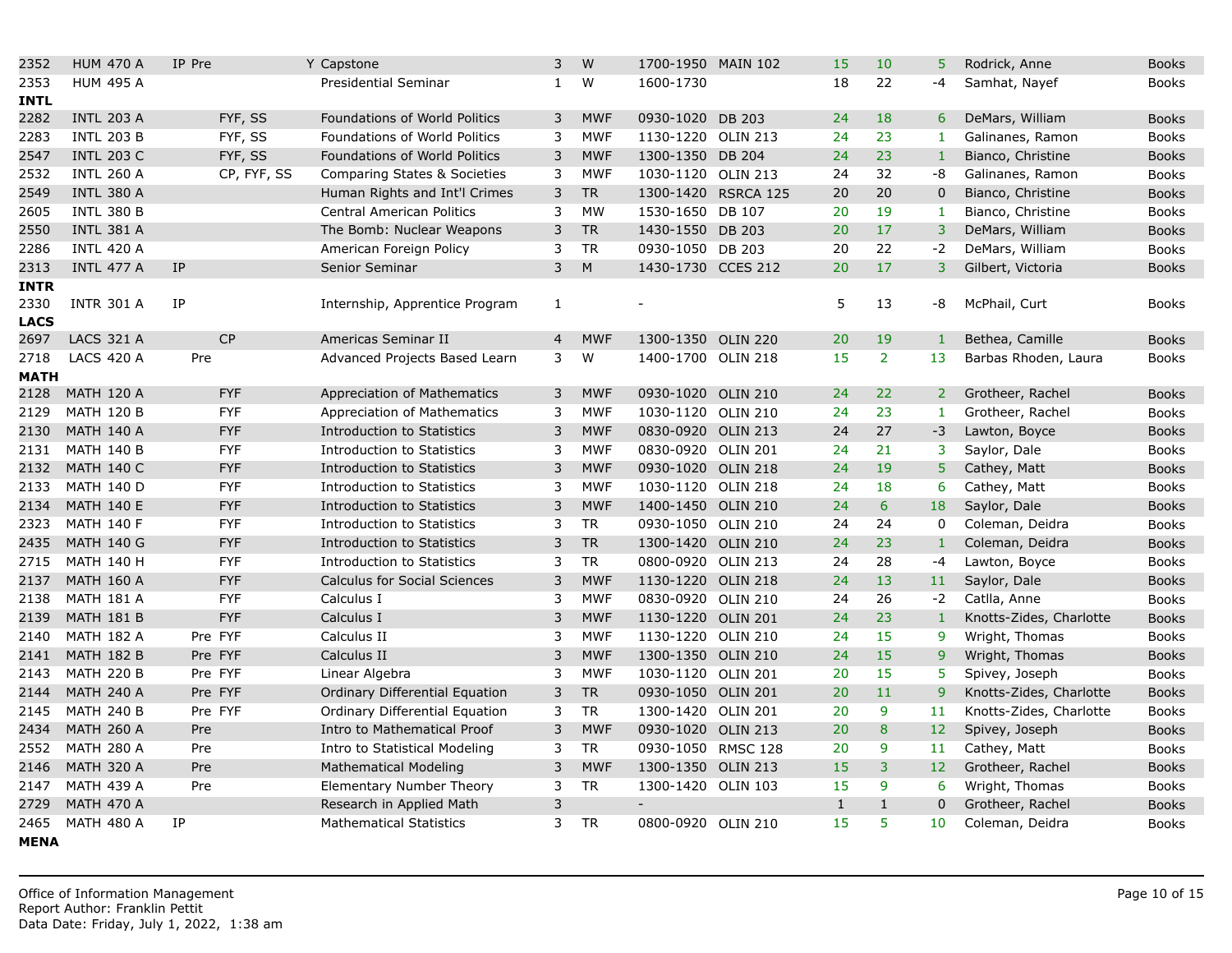| 2497                       | <b>MENA 260 A</b>  |           | CP         | Peace & Conflict                  | 3              | <b>TR</b>    |                          | 1300-1420 JRIS MEDIA  | 24             | 23             | $\mathbf{1}$    |
|----------------------------|--------------------|-----------|------------|-----------------------------------|----------------|--------------|--------------------------|-----------------------|----------------|----------------|-----------------|
| <b>MILS</b>                |                    |           |            |                                   |                |              |                          |                       |                |                |                 |
| 2148                       | <b>MILS 102 A</b>  |           | Pre FYF    | Military Leadership I             | 1              | W            | 0830-0920 DB 101         |                       | 20             | $\overline{4}$ | 16              |
| 2149                       | <b>MILS 102 B</b>  |           | Pre FYF    | Military Leadership I             | $\mathbf{1}$   | W            | 1300-1350 DB 102         |                       | 20             | $\overline{4}$ | 16              |
| 2150                       | MILS 102 L1        |           | Pre FYF    | Military Leadership I Lab         | $\mathbf{1}$   | R            | 1430-1730 DB 102         |                       | 20             | 6              | 14              |
| 2151                       | <b>MILS 202 A</b>  | Pre       |            | Military Leadership II            | $\overline{2}$ | <b>TR</b>    | 0830-0920                | <b>DB 102</b>         | 20             | $\overline{4}$ | 16              |
| 2152                       | <b>MILS 202 AL</b> | Pre       |            | Military Leadership II Lab        | $\mathbf{1}$   | R            | 1430-1730 DB 101         |                       | 20             | 3              | 17              |
| 2312                       | <b>MILS 215 A</b>  |           |            | American Military History         | 3              | W            | 1430-1730 DB 102         |                       | 20             | $\overline{3}$ | 17              |
| 2153                       | <b>MILS 302 A</b>  | Pre       |            | Military Leadership III           | 3              | <b>TR</b>    | 1300-1420 DB 102         |                       | 20             | $\overline{7}$ | 13              |
| 2154                       | <b>MILS 302 AL</b> | Pre       |            | Military Leadership III Lab       | 0              | $\mathsf{R}$ | 1430-1730 DB 101         |                       | 20             | $\overline{7}$ | 13              |
| 2572                       | <b>MILS 402 A</b>  | Pre       |            | Y Military Leadership IV          | 3              | <b>TR</b>    | 0800-0920 DB 101         |                       | 20             | 10             | 10              |
| 2156                       | <b>MILS 402 AL</b> | Pre       |            | Military Leadership IV Lab        | 0              | $\mathsf{R}$ | 1430-1730 DB 101         |                       | 20             | 10             | 10              |
| <b>MLA</b><br>2667<br>MLLC | <b>MLA 475 A</b>   |           |            | Y Medicine & Liberal Art Seminar  | 3              | <b>MWF</b>   |                          | 1130-1220 MONTG MULTI | 15             | $\mathbf{1}$   | 14              |
| 2692                       | <b>MLLC 280 A</b>  | <b>IP</b> |            | Relational Selves in the World    | 3              | M            | 1530-1810                | <b>OLIN 116</b>       | 20             | 8              | 12 <sup>2</sup> |
| 2693                       | <b>MLLC 280 B</b>  | IP        |            | Relational Selves in the World    | 3              | $\mathsf{T}$ | 1430-1710 OLIN 103       |                       | 20             | 14             | 6               |
| MUS                        |                    |           |            |                                   |                |              |                          |                       |                |                |                 |
| 2332                       | <b>MUS 100 A</b>   |           | <b>FYF</b> | Men's Glee Club                   | $\mathbf{1}$   | <b>TR</b>    |                          | 1800-1920 MONTG 123   | 60             | 20             | 40              |
| 2333                       | <b>MUS 101 A</b>   |           | <b>FYF</b> | <b>Wofford Singers</b>            | $\mathbf{1}$   | <b>MWF</b>   | 1130-1220                | MONTG 123             | 50             | 24             | 26              |
| 2334                       | <b>MUS 102 A</b>   |           | <b>FYF</b> | Women's Choir                     | $\mathbf{1}$   | <b>TR</b>    |                          | 1800-1920 MONTG 122   | 60             | 11             | 49              |
| 2026                       | <b>MUS 150 A</b>   |           | <b>FYF</b> | Concert Band                      | $\mathbf{1}$   | M            |                          | 1430-1550 MONTG 123   | 50             | 10             | 40              |
| 2026                       |                    |           | <b>FYF</b> |                                   |                | $\mathsf{R}$ |                          | 1430-1550 MONTG 123   |                |                |                 |
| 2027                       | <b>MUS 151 A</b>   |           | <b>FYF</b> | <b>String Ensemble</b>            | $\mathbf{1}$   | R            |                          | 1430-1550 MONTG 119   | 40             | $\overline{7}$ | 33              |
| 2507                       | <b>MUS 170 A</b>   |           |            | <b>Concert Attendance</b>         | $\overline{0}$ |              | $\equiv$                 |                       | 24             | 14             | 10              |
| 2028                       | <b>MUS 201 A</b>   |           | <b>FYF</b> | The Understanding of Music        | 3              | <b>TR</b>    |                          | 0930-1050 MONTG 119   | 24             | 15             | 9               |
| 2029                       | <b>MUS 201 B</b>   |           | <b>FYF</b> | The Understanding of Music        | 3              | <b>MWF</b>   |                          | 1030-1120 MONTG 122   | 24             | 22             | $\overline{2}$  |
| 2030                       | <b>MUS 202 A</b>   |           | <b>FYF</b> | The Elements of Music             | 3              | <b>TR</b>    |                          | 1300-1420 MONTG 122   | 24             | 23             | $\mathbf{1}$    |
| 2450                       | <b>MUS 204 A</b>   |           | CP, FYF    | <b>World Music</b>                | 3              | <b>TR</b>    |                          | 0930-1050 MONTG 123   | 24             | 25             | $-1$            |
| 2041                       | <b>MUS 260 A</b>   | IP        | <b>FYF</b> | Private Instruction               | $\mathbf{1}$   |              | $\equiv$                 | MONTG 122             | $\overline{4}$ | $\overline{2}$ | $\overline{2}$  |
| 2042                       | <b>MUS 260 B</b>   | IP        | <b>FYF</b> | Private Instruction               | $\mathbf{1}$   | $\top$       |                          | 1430-1520 MONTG 119   | $\overline{4}$ | $\mathbf{0}$   | $\overline{4}$  |
| 2599                       | <b>MUS 260 C</b>   | IP        | <b>FYF</b> | Private Instruction               | $\mathbf{1}$   |              | $\sim$                   | MONTG 123             | $\overline{4}$ | $\overline{2}$ | $\overline{2}$  |
| 2600                       | <b>MUS 285 A</b>   |           | <b>FYF</b> | Jazz Ensemble                     | $\mathbf{1}$   | $\top$       | 1930-2050                | MONTG 123             | 20             | 12             | 8               |
| 2031                       | <b>MUS 302 A</b>   | IP        |            | <b>Instrumental Chamber Music</b> | $\mathbf{1}$   | <b>TR</b>    |                          | 1300-1420 MONTG 119   | 12             | $\mathbf{1}$   | 11              |
| <b>NEUS</b>                |                    |           |            |                                   |                |              |                          |                       |                |                |                 |
| 2197                       | <b>NEUS 251 A</b>  | <b>IP</b> |            | Introduction to Research I        | $\overline{2}$ |              | $\overline{\phantom{a}}$ |                       | $\overline{4}$ | $\mathbf{1}$   | $\overline{3}$  |
| 2198                       | <b>NEUS 252 A</b>  | IP        |            | Intro to Research II              | $\mathbf{1}$   |              |                          |                       | $\overline{4}$ | $\mathbf 0$    | $\overline{4}$  |
| 2590                       | <b>NEUS 322 A</b>  |           |            | Y Neuroscience Seminar II         | 1              | W            | 1130-1250                | <b>RMSC 221</b>       | 8              | $\overline{7}$ | $\mathbf{1}$    |
| 2200                       | <b>NEUS 351 A</b>  | IP Pre    |            | Y Human Neuroscience Laboratory   | 3              | M            | 1400-1500 RMSC 228       |                       | 8              | $\overline{7}$ | 1               |
| 2360                       | <b>NEUS 447 A</b>  | IP Pre    |            | Neuro Research Capstone I         | $\overline{4}$ |              | $\overline{\phantom{a}}$ |                       | $\overline{4}$ | $\mathbf{1}$   | 3               |
| 2361                       | <b>NEUS 448 A</b>  | IP        |            | Neuro Research Capstone II        | 0              |              | ÷                        |                       | $\overline{4}$ | $\overline{4}$ | $\mathbf{0}$    |
| <b>PHED</b>                |                    |           |            |                                   |                |              |                          |                       |                |                |                 |
| 2336                       | <b>PHED 102 A</b>  |           | <b>FYF</b> | <b>Fitness</b>                    | 1              | <b>MWF</b>   | 0830-0920 BJA MEZZ       |                       | 30             | 22             | 8               |
|                            |                    |           |            |                                   |                |              |                          |                       |                |                |                 |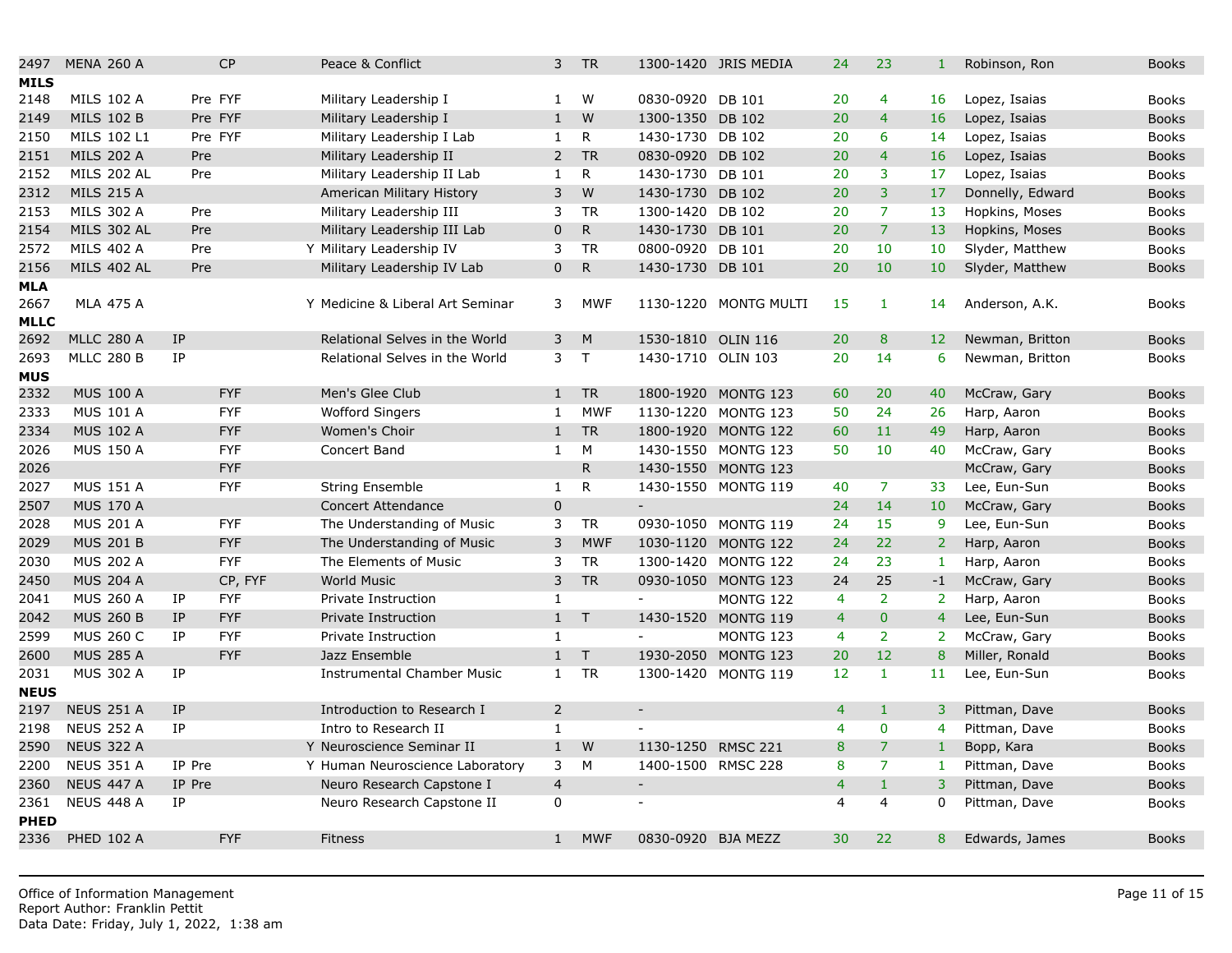| 2337        | <b>PHED 102 B</b> |                            | <b>FYF</b> | <b>Fitness</b>                        | 1              | <b>TR</b>  | 0930-1050 BJA MEZZ |                     | 30           | 26             | 4              |
|-------------|-------------------|----------------------------|------------|---------------------------------------|----------------|------------|--------------------|---------------------|--------------|----------------|----------------|
| 2338        | <b>PHED 102 C</b> |                            | <b>FYF</b> | <b>Fitness</b>                        | 1              | <b>MWF</b> | 0930-1020          | <b>BJA MEZZ</b>     | 30           | 28             | 2 <sup>1</sup> |
| 2340        | <b>PHED 102 E</b> |                            | <b>FYF</b> | <b>Fitness</b>                        | 1              | <b>MWF</b> | 1130-1220 BJA MEZZ |                     | 30           | 30             | 0              |
| 2341        | <b>PHED 102 F</b> |                            | <b>FYF</b> | <b>Fitness</b>                        | 1              | <b>TR</b>  | 1300-1420 BJA MEZZ |                     | 30           | 28             | $\overline{2}$ |
| 2342        | <b>PHED 102 G</b> |                            | <b>FYF</b> | <b>Fitness</b>                        | 1              | <b>MWF</b> | 1030-1120 BJA MEZZ |                     | 30           | 30             | 0              |
| 2343        | <b>PHED 103 A</b> |                            | <b>FYF</b> | <b>Tennis</b>                         | 1              | <b>TR</b>  | 1300-1420 RTC RTC  |                     | 30           | 29             | $\mathbf{1}$   |
| 2344        | <b>PHED 103 B</b> |                            | <b>FYF</b> | Tennis                                | 1              | <b>MWF</b> | 1130-1220 RTC RTC  |                     | 30           | 29             | 1              |
| 2345        | <b>PHED 103 C</b> |                            | <b>FYF</b> | <b>Tennis</b>                         | 1              | <b>MWF</b> | 1030-1120 RTC RTC  |                     | 30           | 30             | 0              |
| 2410        | <b>PHED 104 A</b> |                            | <b>FYF</b> | Racquetball                           | 1              | <b>MWF</b> | 1130-1220 RPAB RAR |                     | 16           | 12             | 4              |
| 2411        | <b>PHED 104 B</b> |                            | <b>FYF</b> | Racquetball                           | $\mathbf{1}$   | <b>MWF</b> | 0930-1020 RPAB RAR |                     | 16           | $\overline{7}$ | 9              |
| 2412        | <b>PHED 104 C</b> |                            | <b>FYF</b> | Racquetball                           | 1              | <b>MWF</b> | 1030-1120 RPAB RAR |                     | 16           | 15             | 1              |
| 2413        | <b>PHED 107 A</b> |                            | <b>FYF</b> | Dance                                 | $\mathbf{1}$   | <b>TR</b>  | 0930-1050 RPAB RAR |                     | 30           | 26             | $\overline{4}$ |
| 2456        | <b>PHED 108 A</b> |                            | <b>FYF</b> | Yoga                                  | 1              | <b>TR</b>  | 1300-1420 RPAB RAR |                     | 16           | 16             | 0              |
| 2687        | <b>PHED 108 B</b> | IP                         | <b>FYF</b> | <b>Functional Fitness for Leaders</b> | 1              | <b>MWF</b> | 0600-0720 CLB BJA  |                     | 40           | 9              | 31             |
| 2346        | <b>PHED 109 A</b> |                            | <b>FYF</b> | <b>Team Sports</b>                    | 1              | <b>TR</b>  | 1300-1420 BJA MEZZ |                     | 30           | 19             | 11             |
| 2347        | <b>PHED 109 B</b> |                            | <b>FYF</b> | <b>Team Sports</b>                    | 1              | <b>MWF</b> | 1130-1220 BJA MEZZ |                     | 30           | 28             | $\overline{2}$ |
| <b>PHIL</b> |                   |                            |            |                                       |                |            |                    |                     |              |                |                |
| 2157        | <b>PHIL 203 A</b> |                            | <b>FYF</b> | Y Problems of Philosophy              | 3              | MW         | 1700-1820 DB 101   |                     | 20           | 23             | $-3$           |
| 2158        | <b>PHIL 203 B</b> |                            | <b>FYF</b> | Y Problems of Philosophy              | 3              | <b>MWF</b> | 1030-1120 JJRH 106 |                     | 20           | 20             | $\mathbf 0$    |
| 2324        | <b>PHIL 203 C</b> |                            | <b>FYF</b> | Y Problems of Philosophy              | 3              | <b>MWF</b> | 1130-1220 JJRH 106 |                     | 20           | 20             | 0              |
| 2742        | <b>PHIL 203 D</b> |                            | <b>FYF</b> | Y Problems of Philosophy              | 3              | <b>MW</b>  | 1900-2020          | <b>DB 203</b>       | 20           | 22             | $-2$           |
| 2689        | <b>PHIL 204 A</b> |                            | <b>FYF</b> | Introduction to Ethics                | 3              | <b>MWF</b> |                    | 1030-1120 RSRCA 125 | 24           | 23             | 1              |
| 2690        | <b>PHIL 204 B</b> |                            | <b>FYF</b> | Introduction to Ethics                | 3              | <b>MWF</b> |                    | 1300-1350 RSRCA 125 | 24           | 23             | $\mathbf{1}$   |
| 2578        | <b>PHIL 205 A</b> |                            | <b>FYF</b> | Philosophy of Food                    | 3              | <b>TR</b>  | 1430-1550          | DB 107              | 24           | 20             | 4              |
| 2159        | <b>PHIL 206 A</b> |                            | <b>FYF</b> | Reasoning & Critical Thinking         | 3              | <b>TR</b>  | 0800-0920          | DB 204              | 24           | 17             | $\overline{7}$ |
| 2160        | <b>PHIL 206 B</b> |                            | <b>FYF</b> | Reasoning & Critical Thinking         | 3              | <b>TR</b>  | 0930-1050 DB 204   |                     | 24           | 21             | 3              |
| 2579        | <b>PHIL 210 A</b> |                            | <b>FYF</b> | <b>Bio-Medical Ethics</b>             | 3              | <b>TR</b>  | 1300-1420 CCES 109 |                     | 24           | 23             | $\mathbf{1}$   |
| 2580        | <b>PHIL 210 B</b> |                            | <b>FYF</b> | <b>Bio-Medical Ethics</b>             | 3              | <b>TR</b>  | 1430-1550 CCES 109 |                     | 24           | 20             | 4              |
| 2581        | <b>PHIL 214 A</b> |                            | <b>FYF</b> | Philosophy in Practice                | 3              | <b>MW</b>  | 1400-1520 RMSC 122 |                     | 24           | 24             | $\mathbf 0$    |
| 2584        | <b>PHIL 303 A</b> |                            |            | Feminist Philosophy                   | 3              | T          |                    | 1830-2100 RSRCA 126 | 15           | 15             | 0              |
| 2682        | <b>PHIL 305 A</b> |                            |            | Philosophy of Race                    | 3              | <b>MW</b>  | 1400-1520          | DB 107              | 15           | 15             | $\mathbf 0$    |
| 2585        | <b>PHIL 310 A</b> |                            |            | Philosophy of Art                     | 3              | <b>TR</b>  |                    | 1430-1550 RSRCA 126 | 15           | 12             | 3              |
| 2683        | <b>PHIL 316 A</b> |                            |            | Mind, Bodies, and Selves              | 3              | W          | 1400-1630          | <b>CCES 212</b>     | 15           | 12             | 3              |
| 2684        | <b>PHIL 322 A</b> |                            |            | Decision Theory and Philosophy        | 3              | <b>TR</b>  | 1300-1420 DB 204   |                     | 15           | 15             | 0              |
| 2390        | <b>PHIL 333 A</b> |                            | CP         | Chinese Philosophy                    | 3              | <b>TR</b>  | 0930-1050 DB 218   |                     | 15           | 13             | $\overline{2}$ |
| 2161        | <b>PHIL 355 A</b> |                            |            | Phenomenology                         | 3              | <b>MWF</b> | 1030-1120 CLB MCMT |                     | 15           | 15             | 0              |
| 2529        | <b>PHIL 450 A</b> | IP                         |            | Y Senior Directed Study               | 3              |            |                    |                     | $\mathbf{1}$ | $\mathbf{1}$   | 0              |
| 2586        | <b>PHIL 450 B</b> | IP                         |            | Y Senior Directed Study               | 3              |            |                    |                     | 1            | $\mathbf{1}$   | 0              |
| 2723        | <b>PHIL 470 A</b> | $\ensuremath{\mathsf{IP}}$ |            | Philosophy of Math                    | 3              |            |                    |                     | $\mathbf{1}$ | $\mathbf{1}$   | $\overline{0}$ |
| <b>PHY</b>  |                   |                            |            |                                       |                |            |                    |                     |              |                |                |
| 2623        | PHY 103 A         |                            | <b>FYF</b> | Physics: Science in Context           | 3              | <b>MWF</b> | 1300-1350 RMSC 128 |                     | 20           | 17             | 3              |
| 2320        | PHY 104 A         |                            | <b>FYF</b> | Physics: Concepts and Method          | $\overline{4}$ | <b>MWF</b> | 0830-0920 RMSC 128 |                     | 20           | 20             | $\overline{0}$ |
| 2321        | <b>PHY 104 AL</b> |                            | <b>FYF</b> | Physics: Concepts & Method Lab        | $\mathbf{0}$   | M          | 1400-1700 RMSC 125 |                     | 20           | 20             | 0              |
|             |                   |                            |            |                                       |                |            |                    |                     |              |                |                |
|             |                   |                            |            |                                       |                |            |                    |                     |              |                |                |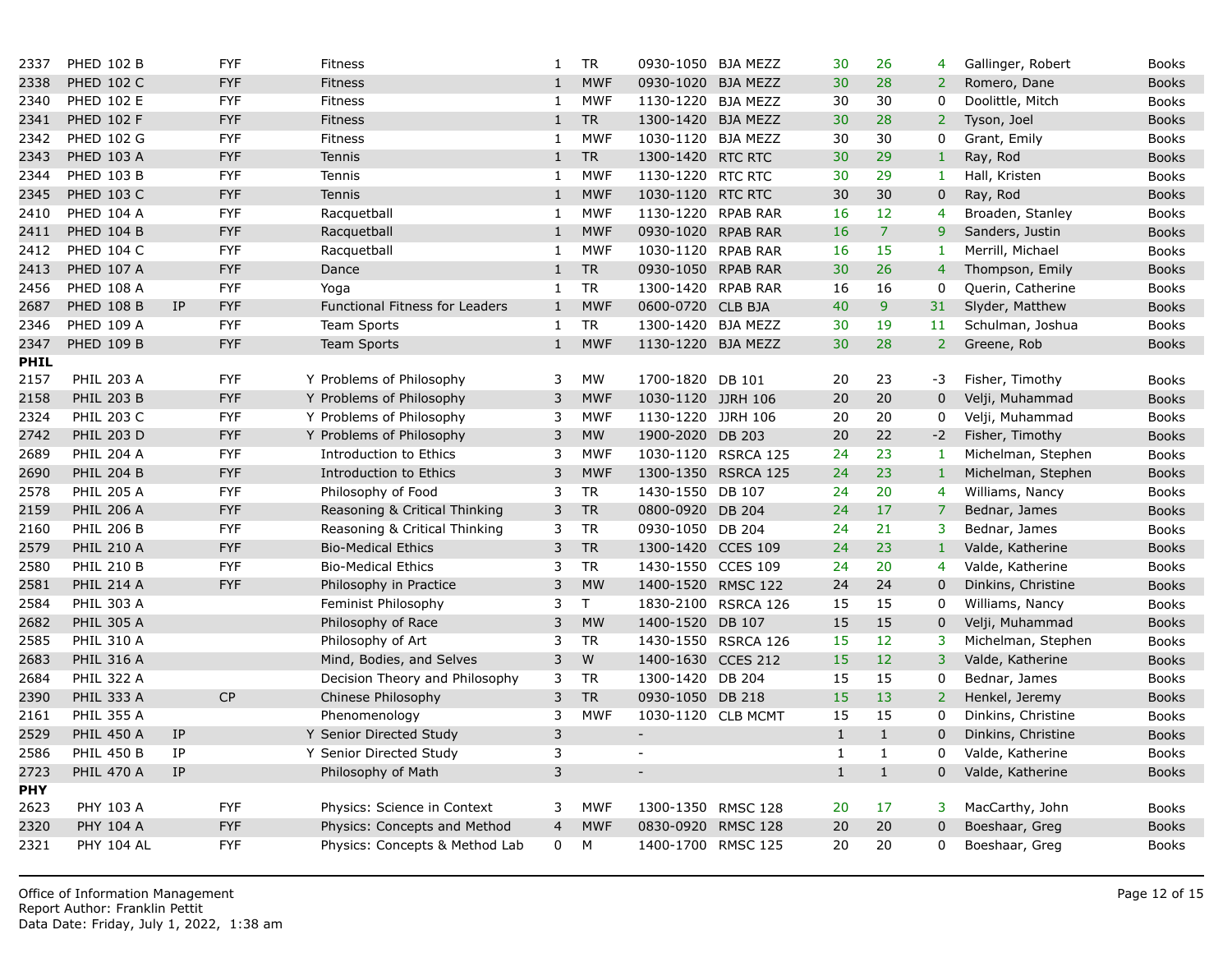| 2297       | PHY 104 B         | <b>FYF</b> | Physics: Concepts and Method     | 4              | <b>TR</b>      | 1300-1420 RMSC 128 |                     | 20             | 20             | 0               |
|------------|-------------------|------------|----------------------------------|----------------|----------------|--------------------|---------------------|----------------|----------------|-----------------|
| 2170       | <b>PHY 104 BL</b> | <b>FYF</b> | Physics: Concepts & Method Lab   | $\mathbf 0$    | $\overline{W}$ | 1400-1700 RMSC 125 |                     | 20             | 20             | $\mathbf 0$     |
| 2171       | <b>PHY 122 A</b>  | Pre FYF    | General Physics II               | $\overline{4}$ | <b>MWF</b>     | 1030-1120 RMSC 121 |                     | 24             | 11             | 13              |
| 2172       | <b>PHY 122 AL</b> | Pre FYF    | General Physics II Lab           | $\mathbf 0$    | W              | 1400-1700 RMSC 127 |                     | 24             | 11             | 13              |
| 2173       | <b>PHY 122 B</b>  | Pre FYF    | General Physics II               | $\overline{4}$ | <b>MWF</b>     | 1130-1220          | <b>RMSC 121</b>     | 24             | 18             | $6\overline{6}$ |
| 2174       | <b>PHY 122 BL</b> | Pre FYF    | General Physics II Lab           | 0              | R.             | 1430-1730 RMSC 127 |                     | 24             | 18             | 6               |
| 2175       | <b>PHY 142 A</b>  | Pre FYF    | Phy for Sci & Engineering II     | $\overline{4}$ | <b>MWF</b>     | 1030-1120          | <b>RMSC 128</b>     | 20             | 9              | 11              |
| 2176       | <b>PHY 142 AL</b> | Pre FYF    | Phy for Sci & Engineer II Lab    | 0              | M              | 1400-1700 RMSC 127 |                     | 20             | 9              | 11              |
| 2177       | <b>PHY 142 B</b>  | Pre FYF    | Phy for Sci & Engineering II     | $\overline{4}$ | <b>MWF</b>     | 1130-1220          | <b>CCES 110</b>     | 20             | $\overline{4}$ | 16              |
| 2178       | <b>PHY 142 BL</b> | Pre FYF    | Phy for Sci & Engineer II Lab    | 0              | $\mathsf{T}$   | 1430-1730 RMSC 127 |                     | 20             | $\overline{4}$ | 16              |
| 2444       | <b>PHY 206 A</b>  | Pre        | Electronics                      | $\overline{4}$ | <b>TR</b>      | 1300-1420 RMSC 036 |                     | 12             | 10             | $\overline{2}$  |
| 2445       | <b>PHY 206 AL</b> | Pre        | Electronics Lab                  | $\mathbf 0$    | T              | 1430-1730 RMSC 036 |                     | 12             | 10             | $\overline{2}$  |
| 2179       | <b>PHY 221 A</b>  | Pre        | Mechanics                        | 3              | <b>TR</b>      | 1300-1420 CCES 110 |                     | 24             | 5              | 19              |
| 2180       | <b>PHY 231 A</b>  | Pre        | Thermodynamics                   | 3              | <b>MWF</b>     | 0930-1020 RMSC 128 |                     | 20             | 9              | 11              |
| 2182       | <b>PHY 372 A</b>  | Pre        | Advanced Laboratory II           | $1\,$          | ${\sf M}$      | 1400-1700 RMSC 036 |                     | 16             | $\overline{4}$ | 12 <sub>2</sub> |
| 2298       | <b>PHY 452 A</b>  | IP         | Research                         | $\overline{2}$ | $\mathsf R$    | 1430-1730 RMSC 122 |                     | $\overline{4}$ | 5              | $-1$            |
| 2328       | <b>PHY 452 B</b>  | IP         | Research                         | $\overline{2}$ | W              | 1400-1700 RMSC 128 |                     | $\overline{4}$ | $\overline{2}$ | 2 <sup>1</sup>  |
| 2757       | <b>PHY 452 C</b>  | IP         | Research                         | 2              |                |                    |                     | 1              | $\mathbf{1}$   | $\Omega$        |
| <b>PSY</b> |                   |            |                                  |                |                |                    |                     |                |                |                 |
| 2457       | PSY 103 A         | <b>FYF</b> | Psychology: Science in Context   | 3              | <b>MWF</b>     | 0930-1020 RMSC 225 |                     | 24             | 23             | $1$ .           |
| 2392       | <b>PSY 110 A</b>  |            | Y Introductory Psychology        | 3              | <b>TR</b>      | 0930-1050 CLB MCMT |                     | 16             | 16             | $\mathbf 0$     |
| 2203       | <b>PSY 150 A</b>  | <b>FYF</b> | Intro to Psychological Science   | $\overline{4}$ | <b>TR</b>      | 0930-1050 CLB MCMT |                     | 24             | 25             | $-1$            |
| 2204       | <b>PSY 150 AL</b> | <b>FYF</b> | Intro to Psychological Sci Lab   | 0              | $\mathsf{T}$   | 1430-1730 RMSC 233 |                     | 24             | 25             | $-1$            |
| 2659       | <b>PSY 150 B</b>  | <b>FYF</b> | Intro to Psychological Science   | $\overline{4}$ | <b>MWF</b>     | 1300-1350 RMSC 233 |                     | 24             | 24             | $\mathbf 0$     |
| 2660       | <b>PSY 150 BL</b> | <b>FYF</b> | Intro to Psychological Sci Lab   | 0              | ${\sf M}$      | 1400-1700 RMSC 233 |                     | 24             | 24             | $\mathbf 0$     |
| 2661       | <b>PSY 150 C</b>  | <b>FYF</b> | Intro to Psychological Science   | $\overline{4}$ | <b>TR</b>      | 0930-1050 RMSC 233 |                     | 24             | 19             | 5               |
| 2662       | <b>PSY 150 CL</b> | <b>FYF</b> | Intro to Psychological Sci Lab   | 0              | ${\sf R}$      | 1430-1730 RMSC 233 |                     | 24             | 19             | 5               |
| 2393       | <b>PSY 160 A</b>  | Pre FYF    | Y Intro Statistics in Psychology | $\mathsf{3}$   | <b>TR</b>      |                    | 1300-1420 SNY ANNEX | 24             | 30             | $-6$            |
| 2394       | <b>PSY 161 A</b>  | Pre        | Research Methods in Psychology   | 3              | <b>TR</b>      | 0930-1050 RMSC 225 |                     | 24             | 26             | $-2$            |
| 2205       | <b>PSY 220 A</b>  | <b>FYF</b> | Abnormal Psychology              | 3              | <b>MWF</b>     | 1130-1220 RMSC 225 |                     | 24             | 24             | $\overline{0}$  |
| 2395       | <b>PSY 230 A</b>  | Pre        | Biological Psychology            | 4              | <b>MWF</b>     | 1030-1120 RMSC 233 |                     | 24             | 20             | $\overline{4}$  |
| 2396       | <b>PSY 230 AL</b> | Pre        | Biological Psychology Lab        | $\mathbf 0$    | W              | 1400-1700 RMSC 233 |                     | 24             | 20             | $\overline{4}$  |
| 2206       | <b>PSY 240 A</b>  | <b>FYF</b> | Child & Adolescent Development   | 3              | <b>MWF</b>     | 1130-1220 RMSC 233 |                     | 24             | 24             | $\mathbf 0$     |
| 2397       | <b>PSY 260 A</b>  |            | Personality                      | 3              | <b>TR</b>      | 0800-0920 RMSC 233 |                     | 24             | 24             | $\mathbf 0$     |
| 2604       | <b>PSY 280 AL</b> | Pre        | Social Psychology Lab            | $\mathbf{1}$   | ${\sf R}$      | 1430-1730 RMSC 225 |                     | 24             | 20             | $\overline{4}$  |
| 2663       | <b>PSY 310 A</b>  | Pre        | Cognitive Science                | $\overline{4}$ | <b>MWF</b>     | 1300-1350 OLIN 101 |                     | $\overline{0}$ | 32             | $-32$           |
| 2664       | <b>PSY 310 AL</b> | Pre        | Cognitive Science Lab            | $\pmb{0}$      | W              | 1400-1700 RMSC 225 |                     | 0              | 24             | $-24$           |
| 2727       | <b>PSY 310 BL</b> | Pre        | Cognitive Science Lab            | $\mathbf 0$    | $\mathsf{T}$   | 1430-1730 RMSC 224 |                     | $\mathbf{0}$   | 8              | $-8$            |
| 2665       | PSY 325 A         | Pre        | Abnormal Child Psychology        | 3              | <b>TR</b>      | 0930-1050 RMSC 221 |                     | 12             | 13             | $-1$            |
| 2666       | <b>PSY 333 A</b>  | Pre        | Clinical Neuroscience            | 3              | <b>MWF</b>     | 1030-1120 RMSC 225 |                     | 12             | 15             | $-3$            |
| 2398       | PSY 365 A         | Pre        | Psychology & the Law             | 3              | M              | 1400-1700 RMSC 121 |                     | 12             | 15             | $-3$            |
| 2210       | <b>PSY 452 A</b>  | IP Pre     | Y Senior Thesis II               | $\overline{4}$ | M              | 1530-1630          | <b>RMSC 227</b>     | 5              | 5              | $\overline{0}$  |
| 2210       |                   | IP Pre     |                                  |                | $\mathsf{R}$   | 1430-1730 RMSC 227 |                     |                |                |                 |
|            |                   |            |                                  |                |                |                    |                     |                |                |                 |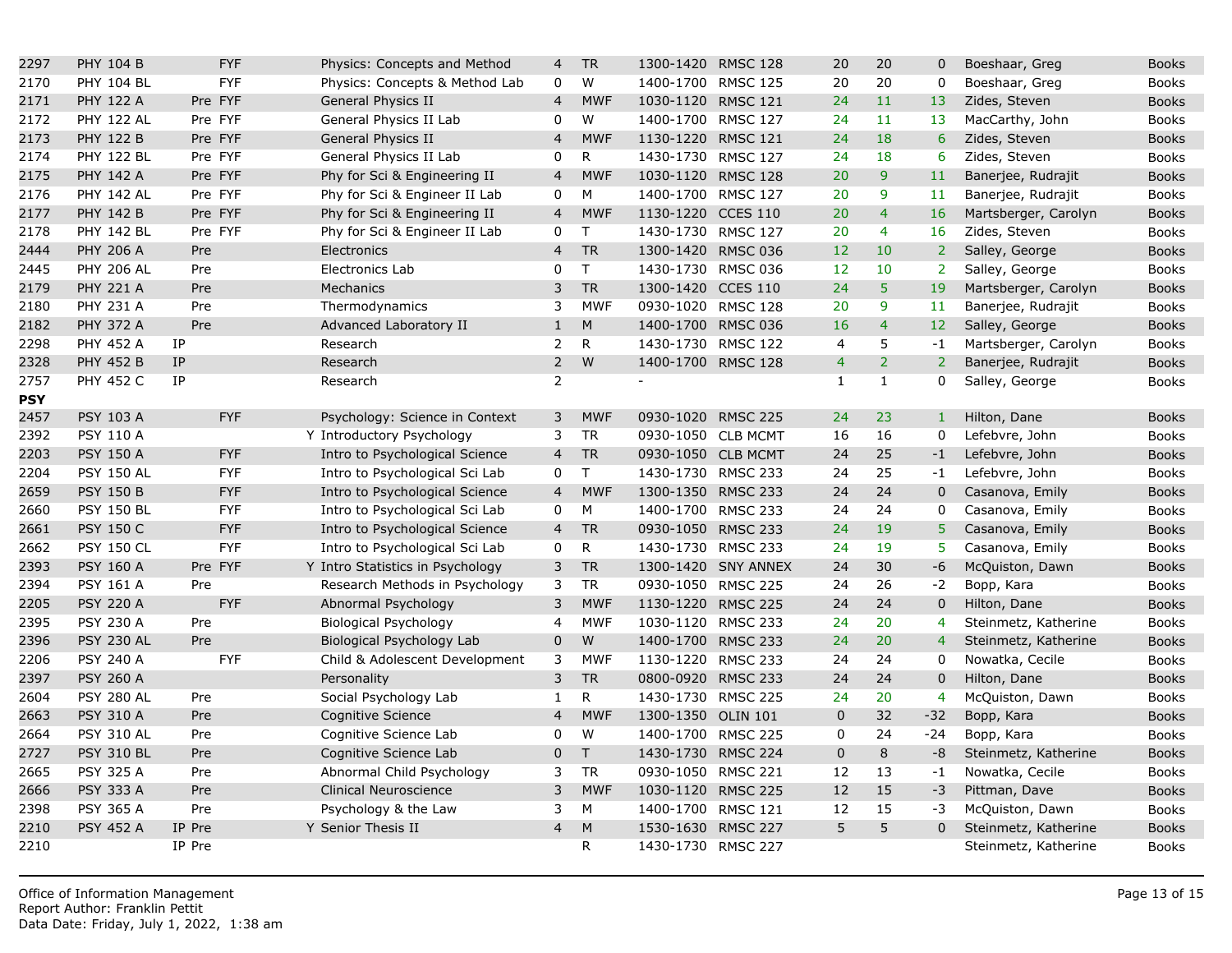| 2211        | <b>PSY 452 B</b>  | IP Pre     | Y Senior Thesis II             | 4            | <b>TR</b>    | 1430-1630 RMSC 228       |                       | 5            | 4              | $\mathbf{1}$   |
|-------------|-------------------|------------|--------------------------------|--------------|--------------|--------------------------|-----------------------|--------------|----------------|----------------|
| 2212        | <b>PSY 452 C</b>  | IP Pre     | Y Senior Thesis II             | 4            | $\mathsf{R}$ | 1430-1730 RMSC           |                       | 5            | $\overline{4}$ | $\mathbf{1}$   |
| <b>REL</b>  |                   |            |                                |              |              |                          |                       |              |                |                |
| 2447        | <b>REL 202 A</b>  | <b>FYF</b> | The New Testament              | 3            | <b>MWF</b>   | 0830-0920 MAIN 202       |                       | 25           | 25             | $\overline{0}$ |
| 2448        | <b>REL 202 B</b>  | <b>FYF</b> | The New Testament              | 3            | <b>MWF</b>   | 0930-1020 MAIN 202       |                       | 25           | 25             | $\mathbf 0$    |
| 2387        | <b>REL 221 A</b>  | CP, FYF    | Introduction to Islam          | 3            | <b>MWF</b>   | 1030-1120 MAIN 202       |                       | 25           | 25             | $\overline{0}$ |
| 2388        | <b>REL 221 B</b>  | CP, FYF    | Introduction to Islam          | 3            | <b>MWF</b>   | 1130-1220 MAIN 202       |                       | 25           | 26             | $-1$           |
| 2490        | <b>REL 240 A</b>  | CP, FYF    | Religions of the World         | 3            | <b>TR</b>    | 0930-1050 MAIN 204       |                       | 25           | 25             | $\mathbf 0$    |
| 2491        | <b>REL 240 B</b>  | CP, FYF    | Religions of the World         | 3            | <b>TR</b>    | 1300-1420 MAIN 202       |                       | 25           | 25             | $\mathbf 0$    |
| 2672        | <b>REL 240 C</b>  | CP, FYF    | Religions of the World         | 3            | <b>TR</b>    | 1430-1550 MAIN 202       |                       | 25           | 25             | $\overline{0}$ |
| 2162        | <b>REL 241 A</b>  | <b>FYF</b> | Newer Religions of the World   | 3            | <b>MWF</b>   | 1300-1350 MONTG 119      |                       | 25           | 24             | $\mathbf{1}$   |
| 2668        | <b>REL 261 A</b>  | CP, FYF    | Religious Pilgrimage           | 3            | <b>MWF</b>   | 1030-1120 MAIN 204       |                       | 25           | 25             | $\mathbf 0$    |
| 2669        | <b>REL 261 B</b>  | CP, FYF    | Religious Pilgrimage           | 3            | <b>MWF</b>   | 1130-1220 MAIN 204       |                       | 25           | 25             | $\mathbf 0$    |
| 2273        | <b>REL 264 A</b>  | CP, FYF    | Religion & Medicine            | $\mathsf{3}$ | <b>TR</b>    | 0800-0920 MAIN 202       |                       | 25           | 23             | $\overline{2}$ |
| 2274        | <b>REL 264 B</b>  | CP, FYF    | Religion & Medicine            | 3            | <b>TR</b>    | 0930-1050 MAIN 202       |                       | 25           | 25             | 0              |
| 2670        | <b>REL 331 A</b>  | CP         | Christian/Islamic Theology     | 3            | <b>MWF</b>   | 1300-1350 MAIN 204       |                       | 15           | 13             | 2 <sup>1</sup> |
| 2671        | <b>REL 358 A</b>  | <b>CP</b>  | Hindu Religious Traditions     | 3            | <b>TR</b>    | 1300-1420 MAIN 204       |                       | 15           | 15             | $\mathbf 0$    |
| 2673        | <b>REL 380 A</b>  |            | African American Religions     | 3            | W            | 1430-1730 MAIN 204       |                       | 15           | 11             | $\overline{4}$ |
| 2674        | <b>REL 381 A</b>  | <b>CP</b>  | Suffering and Survival         | 3            | M            | 1430-1730 MSBVC 111      |                       | 15           | 14             | $\mathbf{1}$   |
| <b>SOC</b>  |                   |            |                                |              |              |                          |                       |              |                |                |
| 2289        | <b>SOC 240 A</b>  | FYF, SS    | Race and Ethnicity             | 3            | <b>MWF</b>   | 1030-1120 MAIN 122       |                       | 24           | 24             | $\mathbf 0$    |
| 2686        | SOC 316 A         | SS         | Gender in Society              | 3            | <b>TR</b>    | 1300-1420 MAIN 122       |                       | 24           | 24             | $\overline{0}$ |
| 2291        | SOC 340 A         | <b>SS</b>  | Develop of Sociological Theory | 3            | <b>TR</b>    | 0930-1050 MAIN 122       |                       | 24           | 24             | $\mathbf 0$    |
| 2553        | SOC 406 A         | <b>CP</b>  | Social Movements               | 3            | <b>TR</b>    | 1300-1420 MAIN 302       |                       | 24           | 22             | 2 <sup>1</sup> |
| 2362        | <b>SOC 450 A</b>  |            | Capstone                       | 3            | <b>MWF</b>   | 1400-1450 MAIN 126       |                       | 16           | 13             | $\overline{3}$ |
| 2554        | <b>SOC 450 B</b>  |            | Capstone                       | 3            | <b>MWF</b>   | 1500-1550 MAIN 126       |                       | 16           | $\overline{4}$ | 12             |
| 2696        | SOC 450 C         |            | Capstone                       | $\mathsf{3}$ |              | $\overline{\phantom{a}}$ |                       | $\mathbf{1}$ | 6              | $-5$           |
| 2593        | SOC 480 A         | Pre        | <b>Intersectional Theory</b>   | 3            | $\mathsf{T}$ | 1430-1730 MAIN 322       |                       | 24           | 10             | 14             |
| <b>SPAN</b> |                   |            |                                |              |              |                          |                       |              |                |                |
| 2183        | <b>SPAN 102 A</b> | Pre FYF    | Beginning Active Spanish       | 3            | <b>MWF</b>   | 0830-0920 DB 102         |                       | 20           | 15             | 5 <sup>1</sup> |
| 2184        | <b>SPAN 102 B</b> | Pre FYF    | Beginning Active Spanish       | 3            | <b>MWF</b>   | 0930-1020 DB 102         |                       | 20           | 21             | $-1$           |
| 2468        | <b>SPAN 102 C</b> | Pre FYF    | Beginning Active Spanish       | 3            | <b>MWF</b>   | 1030-1120 DB 102         |                       | 20           | 18             | $\overline{2}$ |
| 2186        | <b>SPAN 202 B</b> | Pre FYF    | Intermediate Active Spanish    | 3            | <b>MWF</b>   | 0930-1020 MONTG 119      |                       | 16           | 14             | $\overline{2}$ |
| 2187        | <b>SPAN 202 C</b> | Pre FYF    | Intermediate Active Spanish    | 3            | <b>MWF</b>   | 1030-1120 OLIN 220       |                       | 16           | 17             | $-1$           |
| 2188        | <b>SPAN 202 D</b> | Pre FYF    | Intermediate Active Spanish    | 3            | <b>MWF</b>   | 1130-1220 DB 102         |                       | 16           | 14             | $\overline{2}$ |
| 2189        | <b>SPAN 308 A</b> | Pre        | Cultural Texts in Spanish      | 3            | <b>MWF</b>   | 1030-1120 MONTG 119      |                       | 15           | 10             | 5              |
| 2190        | <b>SPAN 308 B</b> | Pre        | Cultural Texts in Spanish      | 3            | <b>TR</b>    | 1300-1420 MSBVC 107      |                       | 15           | 10             | 5.             |
| 2191        | <b>SPAN 308 C</b> | Pre        | Cultural Texts in Spanish      | $\mathsf 3$  | <b>TR</b>    | 0930-1050 OLIN 220       |                       | 15           | 11             | $\overline{4}$ |
| 2192        | <b>SPAN 309 A</b> | Pre CP     | Linguistic & Cult Competence   | 3            | <b>TR</b>    | 1300-1420 OLIN 220       |                       | 15           | 11             | $\overline{4}$ |
| 2193        | <b>SPAN 310 A</b> | Pre        | Interactive Spanish Grammar    | 3            | <b>TR</b>    |                          | 0930-1050 MONTG MULTI | 15           | 13             | $\overline{2}$ |
| 2414        | <b>SPAN 418 A</b> | Pre        | Spanish & Span-Am Theater      | 3            | <b>TR</b>    | 0930-1050 MSBVC 104      |                       | 15           | 14             | $\mathbf{1}$   |
| 2559        | <b>SPAN 421 A</b> | Pre        | Film Seminar in Spanish        | 3            | <b>TR</b>    | 1300-1420 OLIN 114       |                       | 15           | 18             | $-3$           |
| 2195        | <b>SPAN 441 A</b> | Pre        | Creative and Practical Writing | 3            | <b>MW</b>    | 1400-1520 OLIN 116       |                       | 15           | 12             | 3 <sup>1</sup> |
|             |                   |            |                                |              |              |                          |                       |              |                |                |